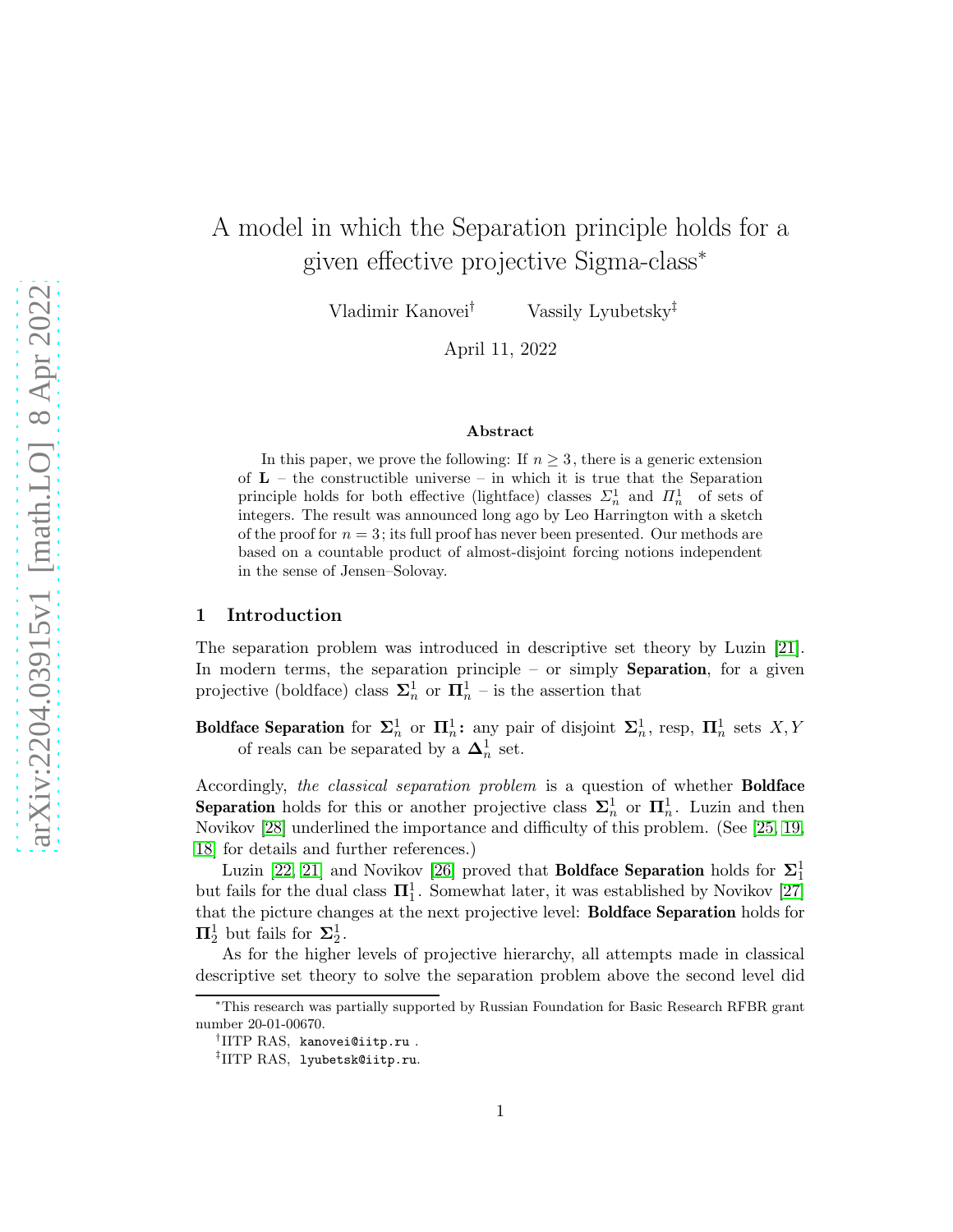not work, until some additional set theoretic axioms were introduced—in particular, those by Novikov [\[28\]](#page-16-0) and Addison [\[2,](#page-14-0) [1\]](#page-14-1). Gödel's axiom of constructibility  $V = L$ implies that, for any  $n \geq 3$ , **Boldface Separation** holds for  $\mathbf{\Pi}_n^1$  but fails for  $\mathbf{\Sigma}_n^1$  pretty similar to second level.

In such a case, it is customary in modern set theory to look for models in which the separation problem is solved differently than under  $V = L$  for at least some projective classes  $\sum_{n=1}^{\infty}$  and  $\prod_{n=1}^{\infty}$ ,  $n \geq 3$ . This goal is split into two different tasks:

- (I) Prove the independence of the Π-side Boldface Separation—that is, given  $n \geq 3$ , find models in which **Boldface Separation** fails for the class  $\mathbf{\Pi}^1_n$ ;
- (II) Prove the *consistency* of the  $\Sigma$ -side **Boldface Separation**—that is, given  $n \geq$ 3, find models in which **Boldface Separation** holds for the class  $\Sigma_n^1$ .

As for models, we focus here only on *generic extensions of the constructible uni*verse L. Other set theoretic models, e.g., those based on strong determinacy or large cardinal hypotheses, are not considered in this paper. (We may only note in brackets that, by Addison and Moschovakis [\[3\]](#page-14-2), and Martin [\[23\]](#page-15-7), the axiom of projective determinacy **PD** implies that, for any  $m \geq 1$ , the separation problem is solved affirmatively for  $\Sigma_{2m+1}^1$  and  $\Pi_{2m+2}^1$  and negatively for  $\Pi_{2m+1}^1$  and  $\Sigma_{2m+2}^1$ — similar to what happens at the first and second level corresponding to  $n = 0$  in this scheme. See also Steel [\[29,](#page-16-1) [30\]](#page-16-2), and Hauser and Schindler [\[9\]](#page-14-3) for some other relevant results.).

Problems (I) and (II) have been well-known since the early years of forcing, e.g., see problem P3030, and especially P3029 (= (II) for  $n = 3$ ) in a survey [\[24\]](#page-15-8) by Mathias.

Two solutions for part (I) are known so far. Harrington's two-page handwritten note ([Addendum A1] [\[8\]](#page-14-4)) contains a sketch of a model, without going into details, defined by the technique of almost-disjoint forcing of Solovay and Jensen [\[11\]](#page-15-9), in which indeed **Separation** fails for both  $\Sigma_n^1$  and  $\Pi_n^1$  for a given n. This research was cited in Moschovakis [\[25\]](#page-15-1) (Theorem 5B.3), and Mathias [\[24\]](#page-15-8) (Remark P3110 on page 166), but has never been published or otherwise detailed in any way. Some other models, with the same property of failure of Separation for different projective classes, were recently defined and studied in [\[12,](#page-15-10) [18\]](#page-15-3).

As for (II), the problem as it stands is open so far, and no conclusive achievement, such as a model (a generic extension of  $L$ ) in which **Boldface Separation** holds for  $\Sigma_n^1$  for some  $n \geq 3$ , is known. Yet, the following modification turns out to be easier to work with. The *effective* or *lightface* **Separation**, for a given lightface class  $\Sigma_n^1$  or  $\Pi_n^1$  (we give [\[25\]](#page-15-1) as a reference on the lightface projective hierarchy), is the assertion that

**Lightface Separation** for  $\Sigma_n^1$  or  $\Pi_n^1$ : any pair of disjoint  $\Sigma_n^1$ , respectively,  $\Pi_n^1$  sets X, Y can be separated by a  $\Delta_n^1$  set—here, unlike the **Boldface Separation** case, the sets  $X, Y$  can be either sets of reals or sets of integers.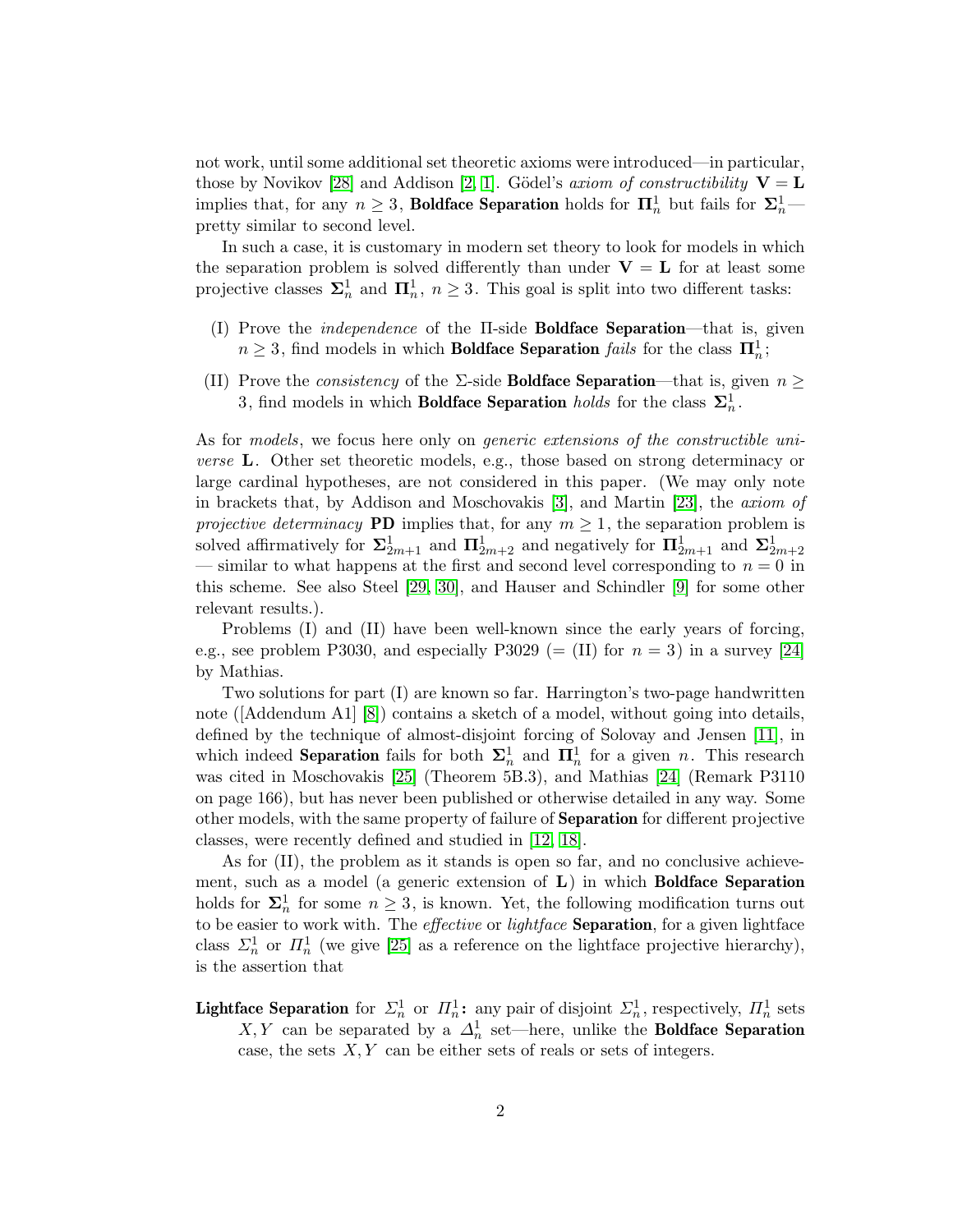Accordingly, the effective or lightface separation problem is a question of whether **Lightface Separation** holds for this or another class of the form  $\Sigma_n^1$  or  $\Pi_n^1$ , with specific versions for sets of reals and sets of integers. Addison [\[2,](#page-14-0) [1\]](#page-14-1) demonstrated that, similar to the above, **Lightface Separation** holds for  $\Sigma_1^1$  and  $\Pi_2^1$ ; fails for  $\Pi_1^1$ and  $\Sigma_2^1$ ; and under the axiom of constructibility  $\mathbf{V} = \mathbf{L}$ , it holds for  $\Pi_n^1$  and fails for  $\Sigma_n^1$  for all  $n \geq 3$ —both in the "real" and the "integer" versions. (See also [\[25\]](#page-15-1).)

In this context, Harrington announced in [\[8\]](#page-14-4) that there is a model in which **Lightface Separation** holds both for the class  $\Sigma_3^1$  for sets of integers, and for the class  $\Pi_3^1$  for sets of integers. A two-page handwritten sketch of a construction of such a model is given in ([Addendum A3] [\[8\]](#page-14-4)) without much elaboration of arguments. The goal of this paper is to prove the next theorem, which generalizes the cited Harrington result and thereby is a definite advance in the direction of (II) in the context of Lightface Separation for sets of integers. This is the main result of this paper.

<span id="page-2-0"></span>**Theorem 1.1.** Let  $n \geq 2$ . There is a generic extension of **L** in which

- (i) Lightface Separation holds for  $\Sigma_{n+1}^1$  sets of integers, so that any pair of disjoint  $\Sigma_{n+1}^1$  sets  $X, Y \subseteq \omega$  can be separated by a  $\Delta_{n+1}^1$  set;
- (ii) **Lightface Separation** also holds for  $\Pi_{n+1}^1$  sets of integers, so that any pair of disjoint  $\Pi_{n+1}^1$  sets  $X, Y \subseteq \omega$  can be separated by a  $\Delta_{n+1}^1$  set.

Our proof of this theorem will follow a scheme that includes both some arguments outlined by Harrington in [\[8\]](#page-14-4), Addendum A3 (mainly related to the most elementary case  $n = 2$ ) and some arguments absent in [\[8\]](#page-14-4), in particular, those related to the generalization to the case  $n \geq 3$ . (We may note here that [\[8\]](#page-14-4) is neither a beta-version of a paper, nor a preprint of any sort, but rather handwritten notes to a talk in which omissions of even major details can be expected.) All this will require both a fairly sophisticated construction of the model itself and a fairly complex derivation of its required properties by rather new methods for modern set theoretic research. Thus, we are going to proceed with filling-in all necessary details left aside in [\[8\]](#page-14-4). We hope that the detailed acquaintance with the set theoretic methods first introduced by Harrington will serve to the benefits of the reader envisaged.

To prove Theorem [1.1,](#page-2-0) we make use of a generic extension of L defined in our earlier paper [\[17\]](#page-15-11) (and before that in [\[8\]](#page-14-4)—modulo some key details absent in [\[8\]](#page-14-4)) in order to prove the consistency of the equality  $\mathscr{P}(\omega) \cap L = \mathscr{P}(\omega) \cap \Delta^1_{n+1}$  for a given  $n \geq 2$ . (The equality claims that the constructible reals are the same as  $\Delta_{n+1}^1$  reals. Its consistency was a major problem posed by Harvey Friedman [\[6\]](#page-14-5).) We present the construction of this generic model in all necessary detail.

This includes a version of almost-disjoint forcing considered in Section [2,](#page-3-0) the cone-homogeneity lemma in Section [3,](#page-4-0) the systems and product forcing construction in Section [4,](#page-5-0) and a Jensen–Solovay-style construction of the actual countable support forcing product  $\mathbb Q$  in Section [5.](#page-5-1) Theorem [5.1](#page-7-0) and Definition [5.2](#page-7-1) in Sec-tion [5](#page-5-1) present the construction of  $\mathbb{Q}$  in **L** via the union of a  $2^{\omega}$ -long increasing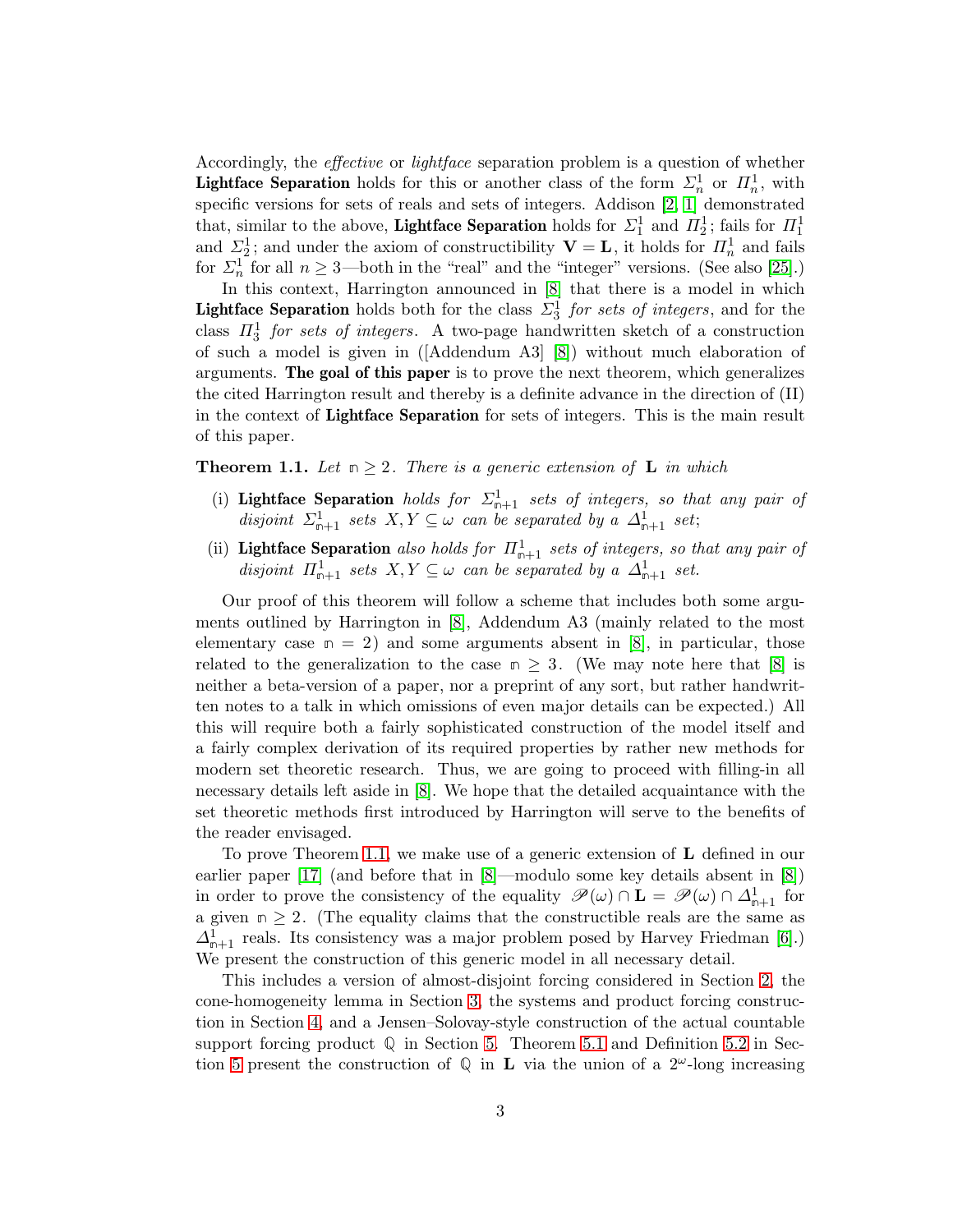sequence of systems  $\mathbb{U}_{\xi}$ ,  $\xi < \omega_2$ , which satisfies suitable completeness and definability requirements (that depend on the choice of the value of an integer **n** as in Theorem [1.1\)](#page-2-0), and also follows the Jensen–Solovay idea of Cohen-generic extensions at each step  $\xi < \omega_2$  of the inductive construction of  $\mathbb{U}_{\xi}$ .

Then, we consider corresponding  $\mathbb{Q}$ -generic extensions  $\mathbf{L}[G]$  in Section [6,](#page-8-0) and their subextensions involved in the proof of Theorem [1.1](#page-2-0) in Section [7](#page-9-0) (Theorem [7.1\)](#page-9-1). Two key lemmas are established in Section [8,](#page-10-0) and the proof of theorems [7.1](#page-9-1) and [1.1](#page-2-0) is finalized in Section [9](#page-11-0) (the  $\Sigma_{\mathbf{n}+1}^1$  case) and in Section [10](#page-13-0) (the  $\Pi_{\mathbf{n}+1}^1$  case).

The final section on conclusions and discussion completes the paper.

### <span id="page-3-0"></span>2 Almost-disjoint forcing

Almost-disjoint forcing was invented by Jensen and Solovay [\[11\]](#page-15-9). Here, we make use of a  $\omega_1$ -version of this tool considered in ([Section 5] [\[11\]](#page-15-9)). The version we utilize here exactly corresponds to the case  $\Omega = \omega_1^{\mathbf{L}}$  developed in our earlier paper [\[17\]](#page-15-11) (and to less extent in [\[16\]](#page-15-12)). This will allow us to skip some proofs below. Assume the following:

- $\mathbb{\Omega} = \omega_1^{\mathbf{L}}$ , the first uncountable ordinal in **L**.
- Fun =  $(\Omega^{\Omega}) \cap L = \text{all } \Omega$ -sequences of ordinals  $\langle \Omega \rangle$  in L.
- Seq =  $(\mathbb{Q}^{\leq \mathbb{Q}} \setminus {\Lambda}) \cap L$  is the set of all sequences  $s \in L$  of ordinals  $\leq \mathbb{Q}$ , of length  $0 < \ln s < \Omega$ .

By definition, the sets **Fun**, **Seq** belong to **L** and  $\text{card}(\text{Seq}) = \mathbb{Q} = \omega_1^{\mathbf{L}}$  whereas card (Fun) =  $\omega_2^{\mathbf{L}}$  in **L**. Note that  $\Lambda$ , the empty sequence, does not belong to **Seq**.

- A set  $X \subseteq \textbf{Fun}$  is dense iff for any  $s \in \textbf{Seq}$  there is  $f \in X$  such that  $s \subset f$ .
- If  $S \subseteq \textbf{Seq}, f \in \textbf{Fun}$ ; then, let  $S/f = \{ \xi \leq \mathbb{Q} : f \, | \, \xi \in S \}$ .
- If  $S/f$  is unbounded in  $\Omega$ , then say that S covers f; otherwise, S does not cover f .

The general goal of the almost-disjoint forcing is the following: given a set  $u \text{ }\subseteq$  Fun in the ground set universe L, find a generic set  $S \subseteq$  Seq such that the equivalence " $f \in u \iff S$  does not cover f" holds for each  $f \in \text{Fun}$  in the ground universe.

**Definition 2.1.**  $Q^*$  is the set of all pairs  $p = \langle S_p, F_p \rangle \in L$  of finite sets  $F_p \subseteq \textbf{Fun}$ ,  $S_p \subseteq \textbf{Seq}$ . Note that  $Q^* \in \mathbf{L}$ . Elements of  $Q^*$  are called (forcing) conditions.

If  $p \in Q^*$ , then put  $F_p^{\vee} = \{ f \mid \xi : f \in F_p \land 1 \leq \xi \leq \mathbb{Q} \}$ ,; this is a tree in **Seq.** 

Let  $p, q \in Q^*$ . Define  $q \leqslant p$  (that is, q is *stronger* as a forcing condition) iff  $S_p \subseteq S_q$ ,  $F_p \subseteq F_q$ , and the difference  $S_q \setminus S_p$  does not intersect  $F_p^{\vee}$ , i.e.,  $S_q \cap F_p^{\vee} =$  $S_p \cap F_p^{\vee}$ . Clearly, we have  $q \leq p$  iff  $S_p \subseteq S_q$ ,  $F_p \subseteq F_q$ , and  $S_q \cap F_p^{\vee} = S_p \cap F_p^{\vee}$ . If  $u \subseteq \textbf{Fun}$ , then put  $Q[u] = \{p \in Q^* : F_p \subseteq u\}.$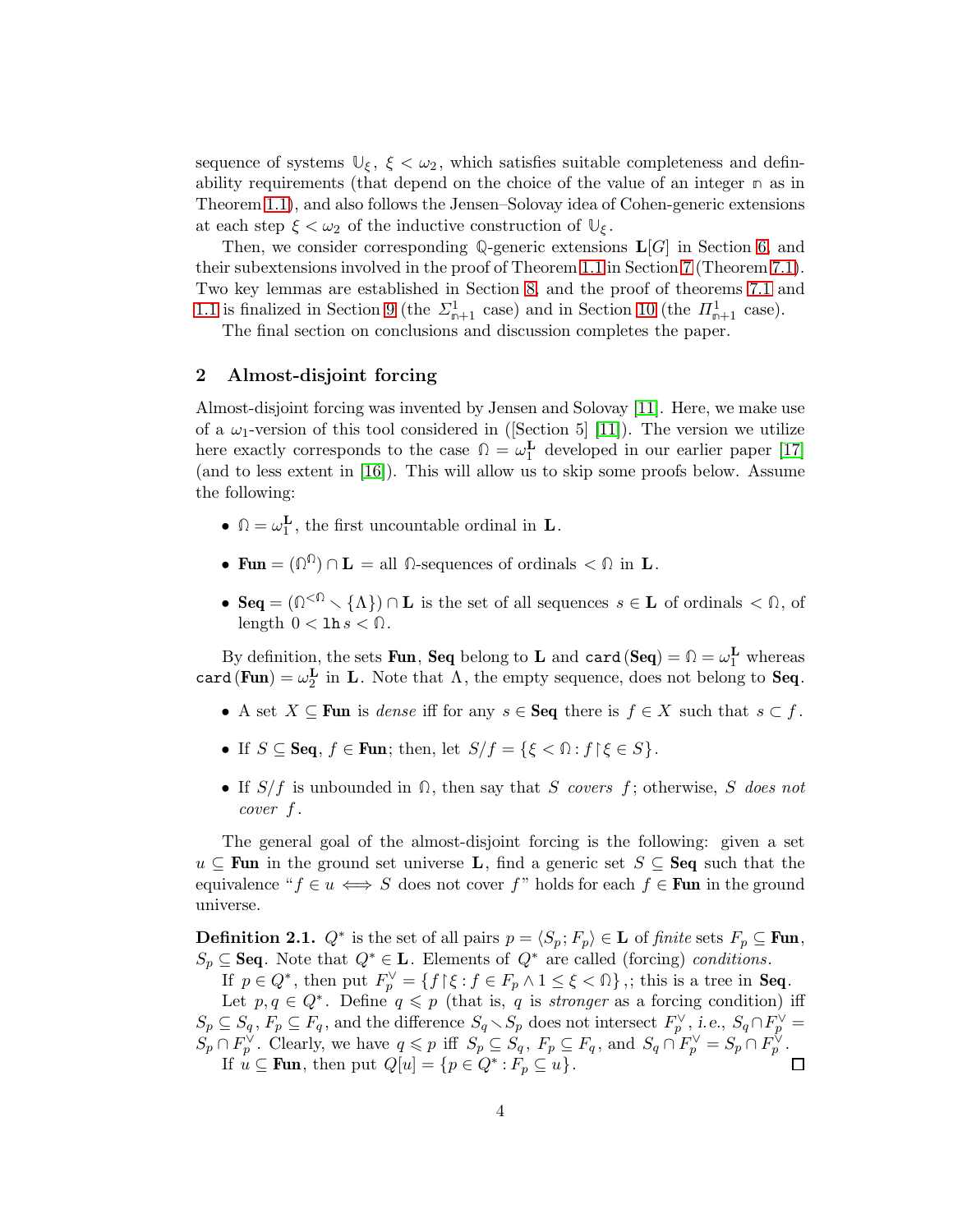<span id="page-4-2"></span>**Lemma 2.2** (Lemma 1 in [\[17\]](#page-15-11)). Conditions  $p, q \in Q^*$  are compatible in  $Q^*$  iff (1)  $S_q \setminus S_p$  does not intersect  $F_p^{\vee}$ , and (2)  $S_p \setminus S_q$  does not intersect  $F_q^{\vee}$ .

Thus, any conditions  $p, q \in Q[u]$  are compatible in  $Q[u]$  iff p, q are compatible in  $Q^*$  iff the condition  $p \wedge q = \langle S_p \cup S_q; F_p \cup F_q \rangle \in Q[u]$  satisfies  $p \wedge q \leqslant p$  and  $p \wedge q \leqslant q$ .

#### <span id="page-4-0"></span>3 The almost-disjoint forcing notions are homogeneous

We are going to show that forcing notions of the form  $Q[u]$  are sufficiently homogeneous. This is not immediately clear here, unlike the case of many other homogeneity claims. Assume that conditions  $p, q \in Q^*$  satisfy the next requirement:

<span id="page-4-1"></span>
$$
F_p = F_q \quad \text{and} \quad S_p \cup S_q \subseteq F_p^{\vee} = F_q^{\vee}.
$$
 (1)

Then, a transformation  $h_{pq}$  acting on conditions is defined as follows.

If  $p = q$ , then define  $h_{pq}(r) = r$  for all  $r \in Q^*$ , the identity.

Suppose that  $p \neq q$ . Then, p, q are incompatible by [\(1\)](#page-4-1) and Lemma [2.2.](#page-4-2) Define  $d_{pq} = \{r \in Q^* : r \leqslant p \vee r \leqslant q\}$ , the domain of  $h_{pq}$ . Let  $r \in d_{pq}$ . We put  $h_{pq}(r) = r' := \langle S_{r'}, F_{r'} \rangle$ , where  $F_{r'} = F_r$  and

$$
S_{r'} = \begin{cases} (S_r \setminus S_p) \cup S_q & \text{in case} & r \leq p, \\ (S_r \setminus S_q) \cup S_p & \text{in case} & r \leq q. \end{cases}
$$
 (2)

In this case, the difference between  $S_r$  and  $S_{r'}$  is located within the set  $X =$  $F_p^{\vee} = F_q^{\vee}$ , so that  $S_r \cap X = S_p$  and  $S_{r'} \cap X = S_q$  whenever  $r \leqslant p$ , while  $S_r \cap X = S_q$ and  $S_{r'} \cap X = S_p$  whenever  $r \leq q$ . The next lemma is Lemma 6 in [\[17\]](#page-15-11).

- <span id="page-4-4"></span><span id="page-4-3"></span>**Lemma 3.1.** (i) If  $u \subseteq \textbf{Fun}$  is dense and  $p_0, q_0 \in Q[u]$ , then there exist conditions  $p, q \in Q[u]$  with  $p \leq p_0, q \leq q_0$ , satisfying [\(1\)](#page-4-1).
	- (ii) Let  $p, q \in Q^*$  satisfy [\(1\)](#page-4-1). If  $p = q$ , then  $h_{pq}$  is the identity transformation. If  $p \neq q$ , then  $h_{pq}$  is an order automorphism of  $d_{pq} = \{r \in Q^* : r \leqslant p \vee r \leqslant q\},\$ satisfying  $h_{pq}(p) = q$  and  $h_{pq} = (h_{pq})^{-1} = h_{qp}$ .
- <span id="page-4-5"></span>(iii) If  $u \subseteq \textbf{Fun}$  and  $p, q \in Q[u]$  satisfy [\(1\)](#page-4-1), then  $h_{pq}$  maps the set  $Q[u] \cap d_{pq}$ onto itself order-preserving.

**Proof** (sketch). [\(i\)](#page-4-3) By the density of u, there is a countable set  $F \subseteq \textbf{Fun}$  satisfying  $F_p \cup F_q \subseteq F$  and  $S_p \cup S_q \subseteq F^{\vee} = \{f \mid \xi : f \in F \wedge 1 \leq \xi < \Omega\}$ . Put  $p = \langle S_p, F \rangle$  and  $q = \langle S_q, F \rangle$ . Claims [\(ii\)](#page-4-4) and [\(iii\)](#page-4-5) are routine.  $\Box$ 

<span id="page-4-6"></span>Corollary 3.2 (in L). If a set  $u \subseteq \text{Fun }$  is dense, then  $Q[u]$  is cone homogeneous in the sense of [\[5\]](#page-14-6), i.e., if  $p_0, q_0 \in Q[u]$ , then there exist conditions  $p, q \in Q[u]$ with  $p \leq p_0$ ,  $q \leq q_0$ , such that the cones  $Q[u]_{\leq p} = \{p' \in Q[u] : p' \leq p\}$  and  $Q[u]_{\leq q}$ are order-isomorphic.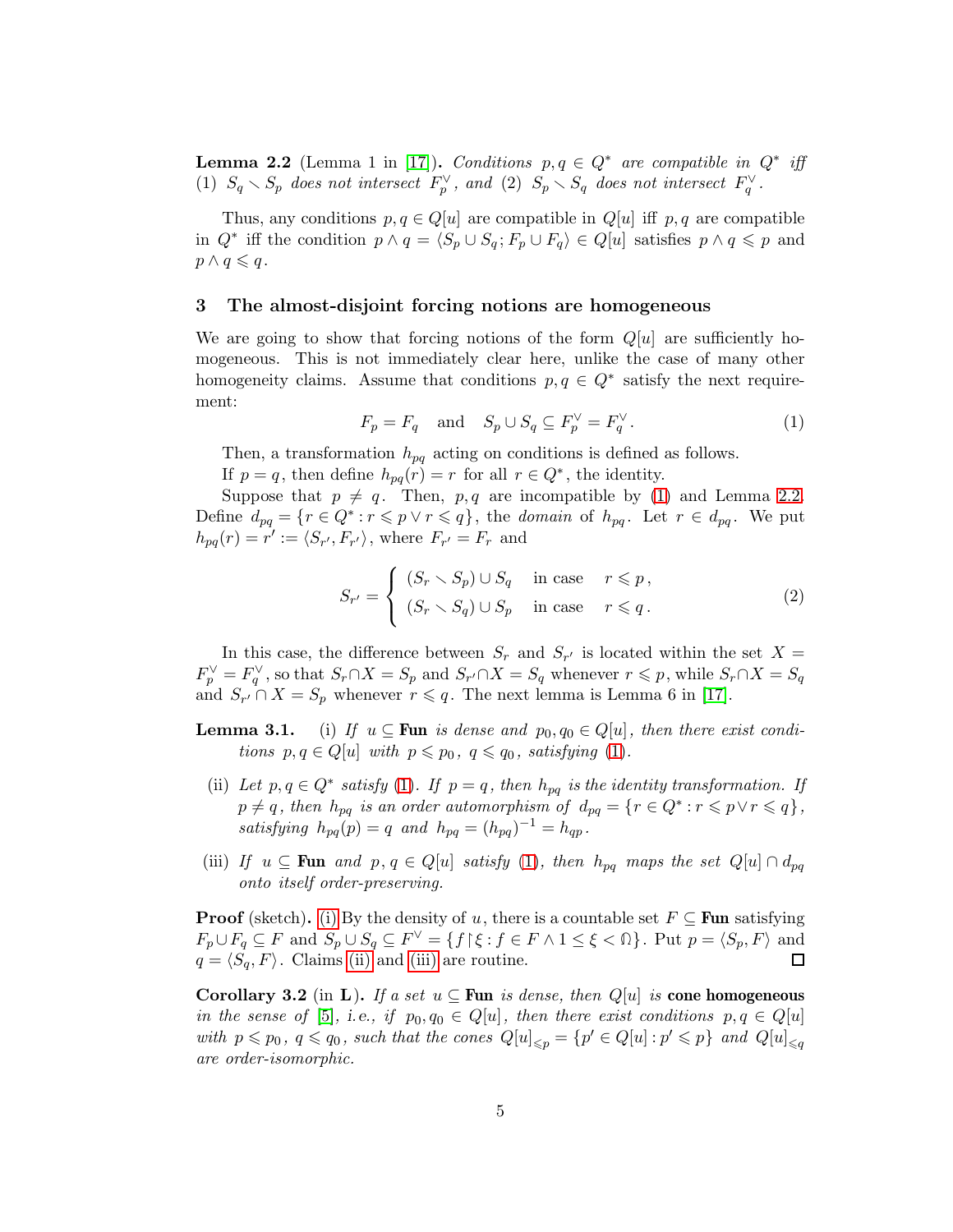#### <span id="page-5-0"></span>4 Systems and product almost-disjoint forcing

To prove Theorem [1.1,](#page-2-0) we make use of a forcing notion equal to the countablesupport product of a collapse forcing  $\mathbb C$  and  $\omega_2^{\mathbf L}$ -many forcing notions of the form  $Q[u], u \subseteq \textbf{Fun}.$ 

We work in L. Define  $\mathbb{C} = \mathscr{P}(\omega) \cap L^{\leq \omega}$ , the set of all finite sequences of subsets of  $\omega$  in **L**, an ordinary forcing  $\mathscr{P}(\omega) \cap L$  to collapse down to  $\omega$ .

Let  $\mathcal{I} = \omega_2^{\mathbf{L}}$  and  $\mathcal{I}^+ = \mathcal{I} \cup \{-1\}$ , the *index set* of the mentioned product. Let a system be any map  $U : |U| \to \mathscr{P}(\text{Fun})$  such that  $|U| \subseteq \mathcal{I}$ , each set  $U(\nu)$  ( $\nu \in |U|$ ) is dense in Fun, and the *components*  $U(\nu) \subseteq \text{Fun}(\nu \in |U|)$  are pairwise disjoint.

Given a system U in **L**, we let  $\mathbf{Q}[U]$  be the finite-support product of  $\mathbb{C}$  and the sets  $Q[U(\nu)]$ ,  $\nu \in [U]$ . That is,  $Q[U]$  consists of all maps p defined on a finite set  $\text{dom } p = |p|^+ \subseteq |U| \cup \{-1\}$  so that  $p(\nu) \in Q[U(\nu)]$  for all  $\nu \in |p| := |p|^+ \setminus \{-1\},$ and if  $-1 \in |p|^+$ , then  $\mathbf{b}_p := p(-1) \in \mathbb{C}$ . If  $p \in \mathbf{Q}[U]$ , then put  $F_p(\nu) = F_{p(\nu)}$  and  $S_p(\nu) = S_{p(\nu)}$  for all  $\nu \in |p|$ , so that  $p(\nu) = \langle S_p(\nu); F_p(\nu) \rangle$ .

We order  $\mathbf{Q}[U]$  component-wise:  $p \leq q$  (p is stronger as a forcing condition) iff  $|q|^+ \subseteq |p|^+$ ,  $\mathbf{b}_q \subseteq \mathbf{b}_p$  in case  $-1 \in |q|^+$ , and  $p(\nu) \leq q(\nu)$  in  $Q[U(\nu)]$  for all  $\nu \in |q|$ . Note that  $\mathbf{Q}[U]$  contains the empty condition  $\odot \in \mathbf{Q}[U]$  satisfying  $|\odot|^+ = \varnothing$ ; obviously,  $\odot$  is the  $\leq$ -least (and weakest as a forcing condition) element of  $\mathbf{Q}[U]$ .

<span id="page-5-2"></span>**Lemma 4.1** (in **L**). If U is a system, then the forcing notion  $Q[U]$  satisfies  $\omega_2^L$ -CC.

**Proof.** We argue in **L**. Assume towards the contrary that  $X \subseteq \mathbb{Q}[U]$  is an antichain of cardinality card  $X = \omega_2$ . As card  $\mathbb{C} = \omega_1$ , we can assume that  $\mathbf{b}_p = \mathbf{b}_q$  for all  $p, q \in X$ . Consider the set  $S = \{ |p| : p \in X \}$ ; it consists of finite subsets of  $\omega_2$ .

Case 1: card  $S \leq \omega_1$ . Then, by the cardinality argument, there is a set  $X' \subseteq X$ and some  $a \in S$  such that  $|p| = a$  for all  $p \in X'$  and still card  $X' = \omega_2$ . Note that if  $p \neq q$  belongs to X', then  $\mathbf{b}_p = \mathbf{b}_q$  by the above; therefore, as  $p, q$  are incompatible, we have  $S_p \neq S_q$ . Thus,  $P = \{S_p : p \in X'\}$  still satisfies card  $P = \omega_2$ . This is a contradiction since obviously the set  $\{S_p : p \in \mathbf{Q}[U] \wedge |p| = a\}$  has cardinality  $\omega_1$ .

Case 2: card  $S = \omega_2$ . Then, by the  $\Delta$ -system lemma (see e.g. Lemma 111.2.6) in Kunen [\[20\]](#page-15-13)) there is a set  $S' \subseteq S$  and a finite set  $\delta \subseteq \omega_2$  (the root) such that  $a \cap b = \delta$  for all  $a \neq b$  in S', and still card  $S' = \omega_2$ . For any  $a \in S$ , pick a condition  $p_a \in X'$  with  $|p| = a$ ; then,  $X'' = \{p_a : a \in S'\}$  still satisfies card  $X'' = \omega_2$ . By construction, if  $p \neq q$  belong to  $X''$ , then  $|p| \cap |q| = \delta$  and  $p, q$  are incompatible; hence, the restricted conditions  $p \upharpoonright \delta$ ,  $q \upharpoonright \delta$  are incompatible as well. Thus, the set  $Y = \{p \mid \delta : p \in X''\}$  still has cardinality card  $Y = \omega_2$  and is an antichain. On the other hand,  $|q| = \delta$  for all  $q \in Y$ . Thus we have a contradiction as in Case 1.  $\Box$ 

#### <span id="page-5-1"></span>5 Jensen–Solovay construction

Our plan is to define a system  $\mathbb{U} \in L$  such that any  $\mathbf{Q}[\mathbb{U}]$ -generic extension of L has a subextension that witnesses Theorem [1.1.](#page-2-0) Such a system will be defined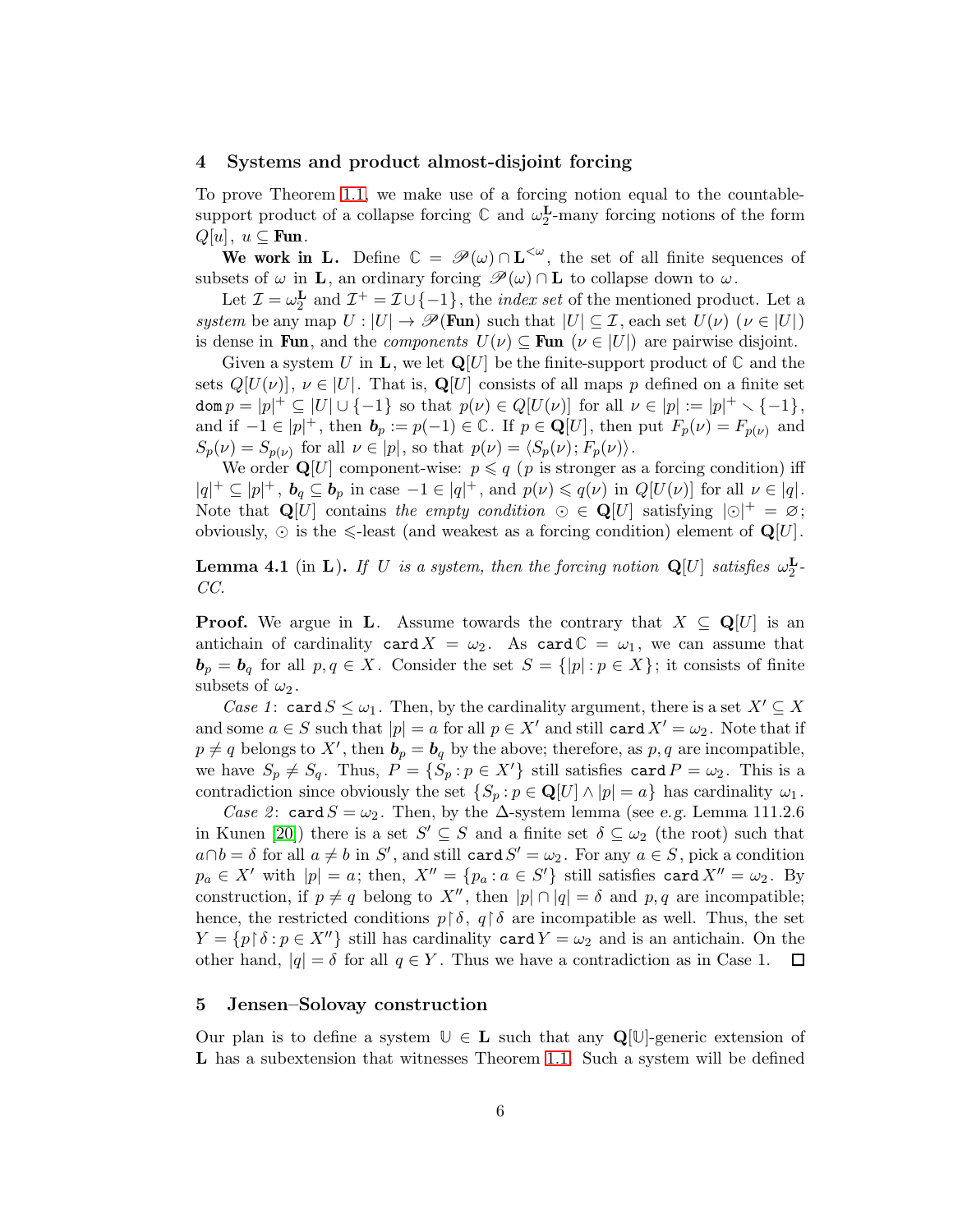in the form of a component-wise union of a  $\omega_2^{\mathbf{L}}$ -long increasing sequence of small systems, where the smallness means that, in  $\mathbf{L}$ , the system involves only  $\omega_1^{\mathbf{L}}$ -many functions in Fun.

We work in L.

- A system U is small, if both the set |U| and each set  $U(\nu)$  ( $\nu \in |U|$ ) has cardinality  $\leq \omega_1^{\mathbf{L}}$ .
- If U, V are systems,  $|U| \subseteq |V|$ , and  $U(\nu) \subseteq V(\nu)$  for all  $\nu \in |U|$ , then say that V extends U, in symbol  $U \preccurlyeq V$ .
- If  ${U_{\xi}}_{\xi<\lambda}$  is a  $\preccurlyeq$ -increasing sequence of systems, then define a system  $U =$  $\bigvee_{\xi<\lambda}U_{\xi}$  by  $|U| = \bigcup_{\xi<\lambda}|U_{\xi}|$  and  $U(\nu) = \bigcup_{\xi<\lambda, \nu\in |U_{\xi}|}U_{\xi}(\nu)$  for all  $\nu \in |U|$ .

We let **ZFC**<sup>−</sup> be **ZFC** minus the Power Set axiom, with the schema of Collection instead of Replacement, with AC in the form of the well-orderability principle, and with the axiom: " $\omega_1$  exists". See [\[7\]](#page-14-7) on versions of **ZFC** sans the Power Set axiom in detail. Let  $\mathbf{ZFC}^-$  be  $\mathbf{ZFC}^-$  plus the axioms:  $\mathbf{V} = \mathbf{L}$ , and the axiom "every set x satisfies card  $x \leq \omega_1$ ".

Let  $U, V$  be systems. Suppose that M is any transitive model of  $\mathbf{ZFC}_{2}^{-}$  containing  $\Omega$ . Define  $U \preccurlyeq_M U'$  iff  $U \preccurlyeq U'$  and the following holds:

- <span id="page-6-0"></span>(a) the set  $\Delta(U, U') = \bigcup_{\nu \in |U|} (U'(\nu) \setminus U(\nu))$  is multiply **Seq**-generic over M, in the sense that every sequence  $\langle f_1, \ldots, f_m \rangle$  of pairwise different functions  $f_{\ell} \in \Delta(U, U')$  is generic over M in the sense of  $\textbf{Seq} = \omega_1^{\langle \omega_1 \rangle}$  as the forcing notion in L, and
- (b) if  $\nu \in |U|$ , then the set  $U'(\nu) \setminus U(\nu)$  is dense in **Fun**, and therefore uncountable.

Note a corollary of [\(a\):](#page-6-0)  $\Delta(U, U') \cap M = \emptyset$ .

- Let JS, *Jensen–Solovay pairs*, be the set of all pairs  $\langle M, U \rangle$ , where  $M \models$ **ZFC**<sup> $\overline{C}$ </sup> is a transitive model containing  $\Omega$  and  $U \in M$  is a system. Then, the sets **Seq**,  $\mathbf{Q}[U]$  also belong to M.
- Let sJS, small Jensen–Solovay pairs, be the set of all pairs  $\langle M, U \rangle \in \mathbf{JS}$  such that U is a small system in the sense above and card  $M \leq \omega_1$  (in **L**).
- $\langle M, U \rangle \preccurlyeq \langle M', U' \rangle \; (\langle M', U' \rangle \text{ extends } \langle M, U \rangle) \text{ iff } M \subseteq M' \text{ and } U \preccurlyeq_M U';$

 $\langle M, U \rangle \prec \langle M', U' \rangle$  (strict) iff  $\langle M, U \rangle \preccurlyeq \langle M', U' \rangle$  and  $\forall \nu \in |U| \left( U(\nu) \subsetneqq U'(\nu) \right)$ .

• A *Jensen–Solovay sequence* of length  $\lambda \leq \mathbb{D}^{\oplus} = \omega_2$  is any strictly  $\prec$ increasing  $\lambda$ -sequence  $\{\langle M_{\xi}, U_{\xi} \rangle\}_{\xi \leq \lambda}$  of pairs  $\langle M_{\xi}, U_{\xi} \rangle \in sJS$ , satisfying  $U_{\eta} = \bigvee_{\xi < \eta} U_{\xi}$  on limit steps. Let  $\overrightarrow{JS}_{\lambda}$  be the set of all such sequences.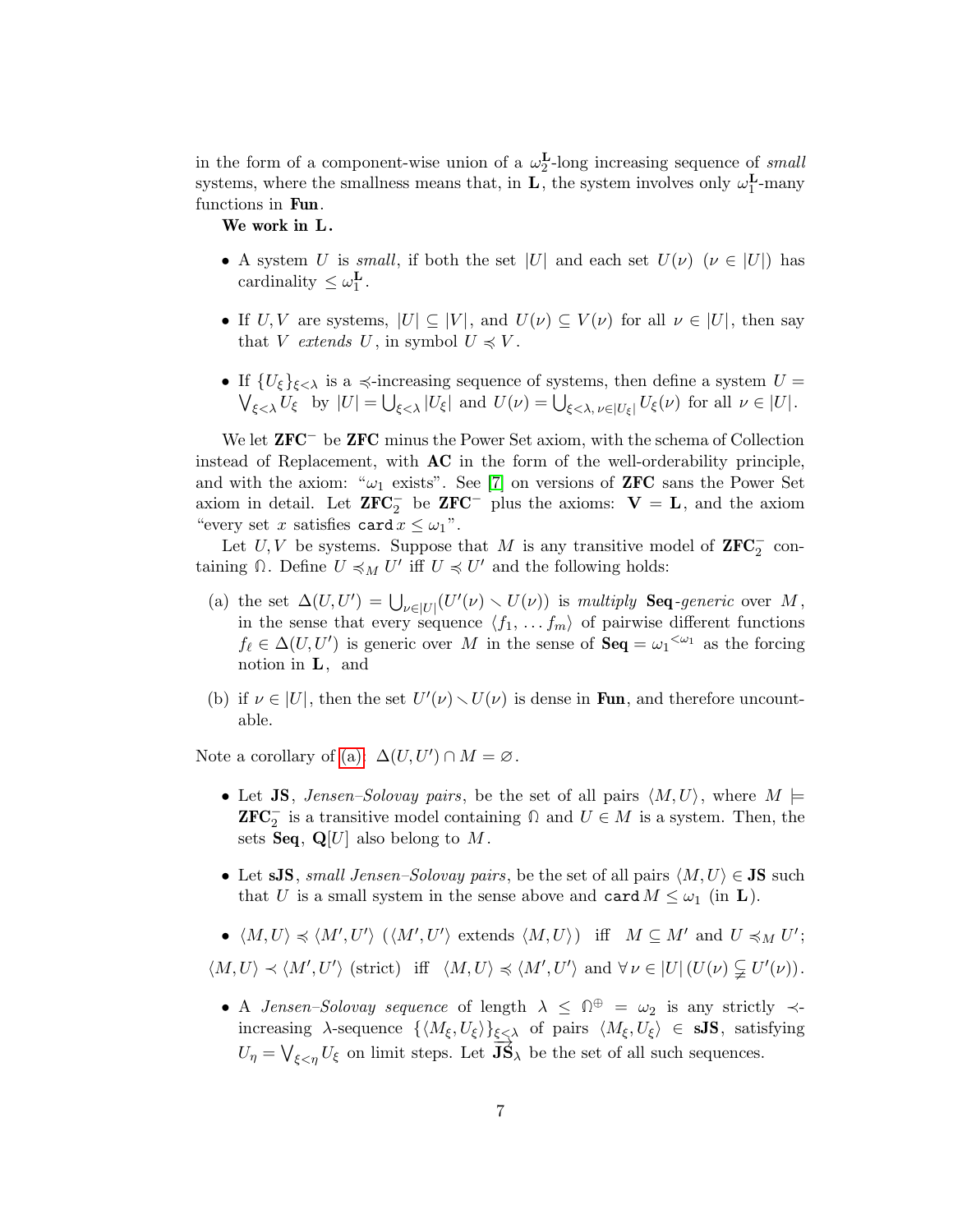- A pair  $\langle M, U \rangle \in sJS$  solves a set  $D \subseteq sJS$  iff either  $\langle M, U \rangle \in D$  or there is no pair  $\langle M', U' \rangle \in D$  that extends  $\langle M, U \rangle$ .
- Let  $D^{\text{solv}}$  be the set of all pairs  $\langle M, U \rangle \in sJS$ , which solve a given set  $D \subseteq$  sJS.
- Let  $n \geq 3$ . A sequence  $\{\langle M_\xi, U_\xi \rangle\}_{\xi < \omega_2} \in \overrightarrow{\textbf{JS}}_{\omega_2}$  is *n-complete* iff it intersects every set of the form  $D^{\texttt{solv}}$ , where  $D \subseteq$  sJS is a  $\sum_{n=2}^{H\omega_2} (\text{H}\omega_2)$  set.

If  $\kappa$  is a cardinal then H $\kappa$  is the collection of all sets x whose transitive closure TC  $(x)$  has cardinality card  $(\text{TC}(x)) < \kappa$ . Arguing in **L**, we have  $H\omega_2 = L_{\omega_2}$ , of course.

Further,  $\Sigma_{n-2}^{\text{H}\omega_2}(\text{H}\omega_2)$  means definability by a  $\Sigma_{n-2}$  formula of the  $\in$ -language, in which any definability parameters in  $H\omega_2$  are allowed, while  $\Sigma_{n-2}^{H\omega_2}$  means the parameter-free definability. Similarly,  $\Delta_{n-1}^{H\omega_2}(\{\Omega\})$  in the next theorem means that  $\Omega = \omega_1^{\mathbf{L}}$  is allowed as a sole parameter. It is a simple exercise that sets  $\{Seq\}$  and Seq are  $\Delta_{1}^{\text{H}\omega_2}(\{\Omega\})$  under  $\mathbf{V} = \mathbf{L}$ . To account for  $\Omega$  as a parameter, note that the set  $\omega_1$  is  $\overline{\Sigma}_1^{\text{H}\omega_2}$ ; hence, the singleton  $\{\omega_1\}$  is  $\Delta_2^{\text{H}\omega_2}$ .

Generally, we refer to, e.g.,  $[4]$ , Part B, 5.4, or  $[10]$ , Chap. 13, on the Lévy hierarchy of  $\in$ -formulas and definability classes  $\Sigma_n^H$ ,  $\Pi_n^H$ ,  $\Delta_n^H$  for any transitive set  $H$ .

<span id="page-7-0"></span>**Theorem 5.1** (Theorem 3 in [\[17\]](#page-15-11)). It is true in **L** that if  $n \geq 2$ , then there is a sequence  $\{\langle M_{\xi}, U_{\xi}\rangle\}_{\xi\langle\omega_2}\in \overline{\mathbf{JS}}_{\omega_2}^{\omega}$  of class  $\Delta_{n-1}^{\mathrm{H}\omega_2}(\{\Omega\})$ ; hence,  $\Delta_{n-1}^{\mathrm{H}\omega_2}$  in case  $n\geq 3$ , and in addition n-complete in case  $n \geq 3$ , such that  $\xi \in |U_{\xi+1}|$  for all  $\xi < \omega_2$ .

Similar theorems were established in [\[13,](#page-15-15) [14,](#page-15-16) [15\]](#page-15-17) for different purposes.

- <span id="page-7-2"></span><span id="page-7-1"></span>Definition 5.2 (in L). Fix a number  $n \geq 2$  during the proof of Theorem [1.1.](#page-2-0) Let  $\{(\mathbb{M}_{\xi}, \mathbb{U}_{\xi})\}_{\xi < \omega_2} \in \mathbf{J} \mathbf{S}_{\omega_2}$  be a Jensen–Solovay sequence as in Thm [5.1,](#page-7-0) thus
	- (i) the sequence is of class  $\Delta_{n-1}^{H\omega_2}$ ;
	- (ii) we have  $\xi \in |\mathbb{U}_{\xi+1}|$  for all  $\xi$ ;
- (iii) if  $n \geq 3$ , then the sequence is *n*-complete.

Put  $\mathbb{U} = \bigvee_{\xi < \omega_2} \mathbb{U}_{\xi}$ , so  $\mathbb{U}(\nu) = \bigcup_{\xi < \omega_2, \nu \in |\mathbb{U}_{\xi}|} \mathbb{U}_{\xi}(\nu)$  for all  $\nu \in \mathcal{I}$ . Thus,  $\mathbb{U} \in \mathbf{L}$  is a system and  $|\mathbb{U}| = \mathcal{I}$  since  $\xi \in |\mathbb{U}_{\xi+1}|$  for all  $\xi$ .

We define  $\mathbb{Q} = \mathbf{Q}[\mathbb{U}]$  (the **basic forcing notion**). Thus,  $\mathbb{Q} \in \mathbf{L}$  is the finitesupport product of the set  $\mathbb{C}$  and sets  $\mathbb{Q}(\nu) = Q[\mathbb{U}(\nu)], \nu \in \mathcal{I}$ .  $\Box$ 

<span id="page-7-3"></span>**Lemma 5.3** (in **L**). The binary relation  $f \in \mathbb{U}(\nu)$  is  $\Delta_{n-1}^{H\omega_2}(\{\Omega\})$ .

**Proof.** To get a  $\Sigma$  definition, make use of [\(i\)](#page-7-2) of Definition [5.2.](#page-7-1) To get a  $\Pi$ definition, note that, in **L**,  $f \in \mathbb{U}(\nu)$  iff for any  $\xi < \omega_2$ , if  $f \in \mathbb{M}_{\xi}$  and  $\nu < \xi$  then  $f \in \mathbb{U}_{\xi}(\nu)$ .  $\Box$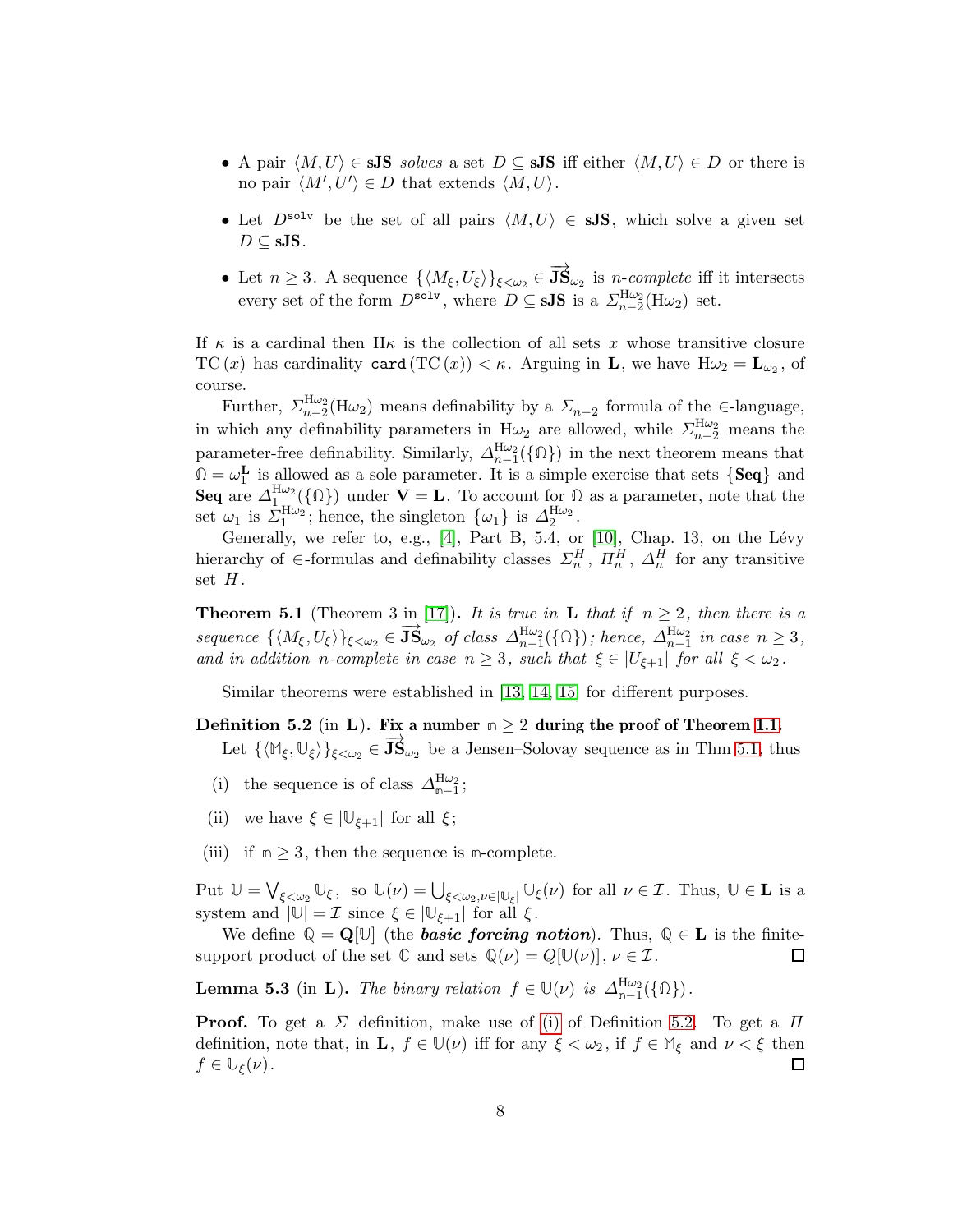#### <span id="page-8-0"></span>6 Basic generic extension

We consider  $\mathbb{Q}_n := \mathbb{Q}_n = \mathbf{Q}[\mathbb{U}]$  (see Definition [5.2\)](#page-7-1) as a forcing notion in **L**. Accordingly, we will study  $\mathbb{Q}$ -generic extensions  $\mathbf{L}[G]$  of the ground universe  $\mathbf{L}$ . Define some elements of these extensions. Suppose that  $G \subseteq \mathbb{Q}$ . Let

$$
\mathbf{b}_G = \bigcup_{p \in G} \mathbf{b}_p, \quad \text{and} \quad S_G(\nu) = S_{G(\nu)} = \bigcup_{p \in G} S_p(\nu)
$$

for any  $\nu \in |G|$ , where  $G(\nu) = \{p(\nu) : p \in G\} \subseteq Q[\mathbb{U}(\nu)]$ . Thus,  $S_G(\nu) \subseteq \textbf{Seq}$ .

Therefore, any Q-generic set  $G \subseteq \mathbb{Q}$  splits into the family of sets  $G(\nu)$ ,  $\nu \in \mathcal{I}$ , and a separate map  $b_G : \omega \stackrel{\text{onto}}{\longrightarrow} \mathscr{P}(\omega) \cap \mathbf{L}$ . It follows from Lemma [4.1](#page-5-2) by standard arguments that  $\mathbb{Q}$ -generic extensions of **L** satisfy  $\omega_1 = \omega_2^{\mathbf{L}}$ .

<span id="page-8-2"></span><span id="page-8-1"></span>**Lemma 6.1** (Lemma 9 in [\[17\]](#page-15-11)). Let  $G \subseteq \mathbb{Q}$  be a set  $\mathbb{Q}$ -generic over **L**. Then,

- (i)  $\mathbf{b}_G$  is a  $\mathbb{C}$ -generic map from  $\omega$  onto  $\mathscr{P}(\omega) \cap \mathbf{L}$ ;
- (ii) if  $\nu \in \mathcal{I}$ , then the set  $G(\nu) = \{p(\nu) : p \in G\} \in \mathbf{L}[G]$  is  $P[\mathbb{U}(\nu)]$ -generic over **L** — hence, if  $f \in \text{Fun}$ , then  $f \in \mathbb{U}(\nu)$  iff  $S_G(\nu)$  does not cover f. 口

Now suppose that  $c \subseteq \mathcal{I}^+$ . If  $p \in \mathbb{Q}$ , then a *restriction*  $p' = p \upharpoonright c \in \mathbb{Q}$  is defined by  $|p'| = c \cap |p|$  and  $p'(\nu) = p(\nu)$  for all  $\nu \in |p'|$ . In particular, if  $\nu \in \mathcal{I}^+$ , then let

 $p \upharpoonright_{\neq \nu} = p \upharpoonright (|p|^+ \setminus \{\nu\}) \text{ and } p \upharpoonright_{\nu} = p \upharpoonright \{\nu\} \text{ (identified with } p(\nu)).$ 

If  $G \subseteq \mathbb{Q}$ , then let  $G \upharpoonright c = \{p \in G : |p| \subseteq c\}$   $( = \{p \upharpoonright c : p \in G\}$  in case  $c \in \mathbf{L}$ ). Put  $G\upharpoonright_{\neq \nu} = \{p \in G : \nu \notin |p|^+\} = G\upharpoonright (\mathcal{I}^+ \setminus \{\nu\}).$ 

Writing  $p \restriction c$ , it is not assumed that  $c \subseteq |p|^+$ .

The proof of Theorem [1.1](#page-2-0) makes use of a generic extension of the form  $\mathbf{L}[G \mid c]$ , where  $G \subseteq \mathbb{Q}$  is a set  $\mathbb{Q}$ -generic over **L** and  $c \subseteq \mathcal{I}^+, c \notin \mathbf{L}$ .

Define formulas  $\mathbb{F}_{\nu}$  ( $\nu \in \mathcal{I}$ ) as follows:

$$
\mathbb{T}_{\nu}(S) :=_{\text{def}} S \subseteq \text{Seq} \land \forall f \in \text{Fun} \ (f \in \mathbb{U}(\nu) \iff S \text{ does not cover } f).
$$

<span id="page-8-3"></span>**Lemma 6.2** (Lemma 22 in [\[17\]](#page-15-11)). Suppose that a set  $G \subseteq \mathbb{Q}$  is  $\mathbb{Q}$ -generic over **L** and  $\nu \in \mathcal{I}$ ,  $c \in \mathbf{L}[G]$ ,  $\varnothing \neq c \subseteq \mathcal{I}^+$ . Then,  $\omega_1^{\mathbf{L}[G \restriction c]} = \omega_2^{\mathbf{L}}$  and

- <span id="page-8-6"></span><span id="page-8-5"></span>(i)  $\Gamma_{\nu}(S_G(\nu))$  holds;
- (ii)  $S_G(\nu) \notin L[G\upharpoonright_{\neq \nu}]$  —generally, there are no sets  $S \subseteq \mathbf{Seq}$  in  $L[G\upharpoonright_{\neq \nu}]$  satisfying  $\mathbb{F}_{\nu}(S)$ :
- <span id="page-8-4"></span>(iii) if  $-1 \in c$ , then  $\mathbf{b}_G \in \mathbf{L}[G \restriction c]$ , and if  $\nu \in c$ , then  $S_G(\nu) \in \mathbf{L}[G \restriction c]$ .  $\Box$

The next key theorem is Theorem 4 in [\[17\]](#page-15-11). Note that if  $n = 2$ , then the result is an easy corollary of the Shoenfield absoluteness theorem.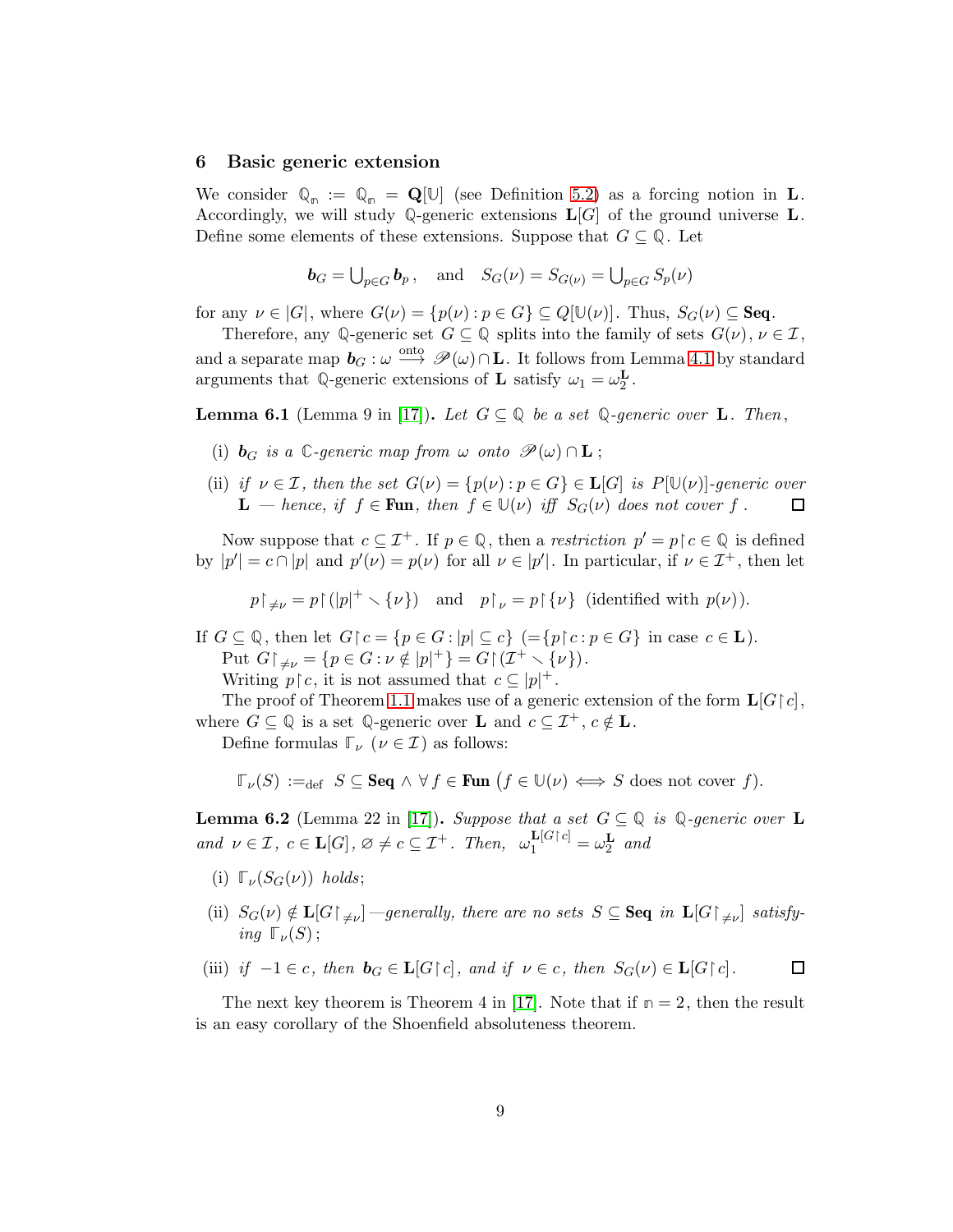<span id="page-9-3"></span>**Theorem 6.3** (elementary equivalence theorem). Assume that in  $\mathbf{L}$ ,  $-1 \in d \subseteq$  $\mathcal{I}^+$ , sets  $Z', Z\ \subseteq\ \mathcal{I}\smallsetminus d\ \textit{ satisfy}\ \textsf{card}\,(\mathcal{I}\smallsetminus Z)\ \leq\ \omega_1\ \textit{ and}\ \textsf{card}\,(\mathcal{I}\smallsetminus Z')\ \leq\ \omega_1\,,$ the symmetric difference  $Z \Delta Z'$  is at most countable and the complementary set  $\mathcal{I} \setminus (d \cup Z \cup Z')$  is infinite.

Let  $G \subseteq \mathbb{Q}$  be  $\mathbb{Q}$ -generic over **L**, and  $x_0 \in \mathbf{L}[G \mid d]$  be any real.

Then, any closed  $\Sigma^1_{\mathfrak{n}}$  formula  $\varphi$ , with real parameters in  $\mathbf{L}[x_0]$ , is simultaneously true in the models  $\mathbf{L}[x_0, G \restriction Z]$  and  $\mathbf{L}[x_0, G \restriction Z']$ .  $\Box$ 

#### <span id="page-9-0"></span>7 The model

Here, we introduce a submodel of the basic **Q**-generic extension L[G] defined in Section [6](#page-8-0) that will lead to the proof of Theorem [1.1.](#page-2-0)

Recall that a number  $n \geq 2$  is fixed by Definition [5.2.](#page-7-1)

Under the assumptions and notation of Definition [5.2,](#page-7-1) consider a set  $G \subseteq \mathbb{Q}$ , Q-generic over **L**. Then,  $\mathbf{b}_G = \bigcup G(-1)$  is a  $\mathbb{C}$ -generic map from  $\omega$  onto  $\mathscr{P}(\omega) \cap \mathbf{L}$ by Lemma [6.1](#page-8-1) [\(i\).](#page-8-2) We define

<span id="page-9-2"></span>
$$
w[G] = \{ \omega k + 2^j : k < \omega \land j \in \mathbf{b}_G(k) \} \cup \{ \omega k + 3^j : j, k < \omega \} \subseteq \omega^2,\tag{3}
$$

and  $w^+[G] = \{-1\} \cup w[G]$ . We also define, for any  $m < \omega$ ,

$$
w_{\geq m}[G] = \{\omega k + \ell \in w[G] : k \geq m\}, \quad w_{\leq m}[G] = \{\omega k + \ell \in w[G] : k < m\},\
$$

and accordingly,  $w_{\geq m}^+[G] = \{-1\} \cup w_{\geq m}[G]$  and  $w_{\leq m}^+[G] = \{-1\} \cup w_{\leq m}[G]$ . With these definitions, each kth slice

$$
w_k[G] = \{ \omega k + 2^j : j \in \mathbf{b}_G(k) \} \cup \{ \omega k + 3^j : j < \omega \} \tag{4}
$$

of w[G] is necessarily infinite and coinfinite, and it codes the target set  $\mathbf{b}_G(k)$  since

$$
\mathbf{b}_G(k) = \{ j < \omega : \omega k + 2^j \in w_k[G] \} = \{ j < \omega : \omega k + 2^j \in w^+[G] \}. \tag{5}
$$

Note that definition [\(3\)](#page-9-2) is monotone w.r.t.  $\mathbf{b}_G$ , i.e., if  $\mathbf{b}_G(k) \subseteq \mathbf{b}_{G'}(k)$  for all k, then  $w[G] \subseteq w[G']$  and  $w^+[G] \subseteq w^+[G']$ . Anyway,  $w[G] \subseteq \omega^2$  (the ordinal product) is a set in the model  $\mathbf{L}[\boldsymbol{b}_G] = \mathbf{L}[w^+[G]] = \mathbf{L}[w[G]] = \mathbf{L}[w_{\geq m}[G]]$  for each m, whereas  $w_{\leq m}[G] \in \mathbf{L}$  for all m. Finally, let  $W = [\omega^2, \omega_2) = {\zeta : \omega^2 \leq \zeta < \omega_2}$ . Recall that if  $c \subseteq \mathcal{I}^+$ , then  $G \upharpoonright c = \{ p \in G : |p|^+ \subseteq c \}.$ 

To prove Theorem [1.1,](#page-2-0) we consider the model  $\ L[G]{\restriction} (w^+[G]\cup W)]\ \subseteq\ L[G]$  .

<span id="page-9-1"></span>**Theorem 7.1.** If G is a Q-generic set over **L**, then the class  $\mathbf{L}[G \mid (w^+[G] \cup W)]$ suffices to prove Theorem [1.1.](#page-2-0) That is, Lightface Separation holds in  $\mathbf{L}[G \mid (w^+[G] \cup$ W)] both for  $\Sigma_{n+1}^1$  sets of integers and for  $\Pi_{n+1}^1$  sets of integers.

The proof will include several lemmas.

For the next lemma, we let  $\|\text{\textendash}_{\mathbb{Q}}$  be the Q-forcing notion defined in **L**. If  $p \in \mathbb{Q}$  and  $-1 \in |p|^+$ , then let  $p \restriction_{-1} := p \restriction \{-1\}$ . This can be identified with just  $p(-1) \in \mathbb{C}$ , of course, but formally  $p \upharpoonright_{-1} \in \mathbb{Q}$ . If  $-1 \notin |p|$ <sup>+</sup>, then let  $p \upharpoonright_{-1} := \odot$ (the empty condition). Let <u>G</u> be the canonical  $\mathbb{Q}$ -name for the generic set  $G \subseteq \mathbb{Q}$ ,  $\check{W}$  be a name for the set  $W = [\omega^2, \omega_2^{\mathbf{L}}) \in \mathbf{L}$ , and  $\check{\mathbf{b}}$  be a canonical Q-name for  $\mathbf{b}_G$ .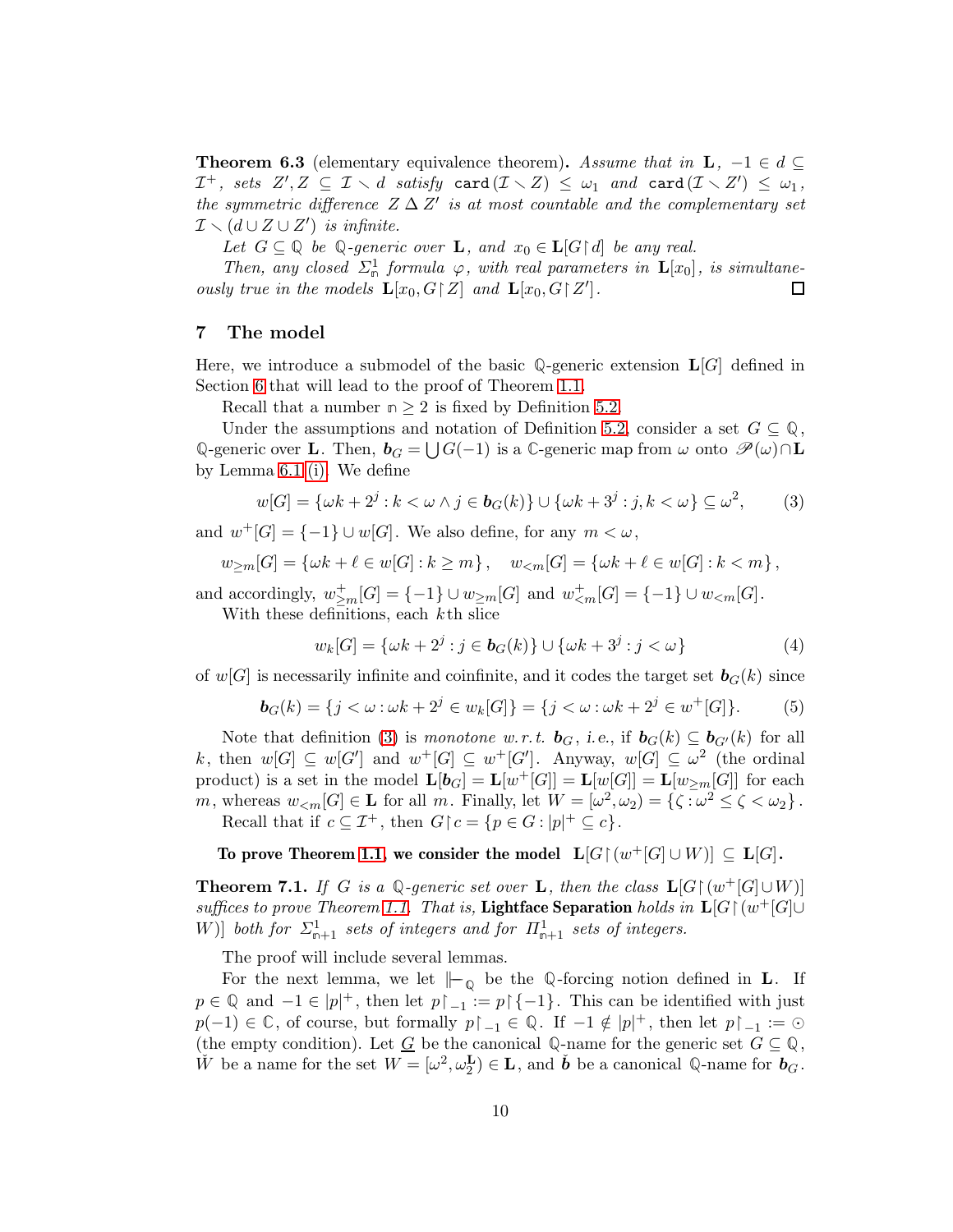<span id="page-10-3"></span>**Lemma 7.2** (reduction to the  $\mathbb{C}$ -component). Let  $p \in \mathbb{Q}$  and let  $\Phi(\check{\boldsymbol{b}})$  be a closed formula containing only **b** and names for sets in  $\bf{L}$  as parameters. Assume that

 $p \Vdash_{\mathbb{Q}} \text{``}\Phi \text{ is true in } \mathbf{L}[\underline{G} \restriction (w^+[\underline{G}] \cup W)]''.$ 

Then,  $p \restriction_{-1} \models_{\mathbb{Q}} \text{``$\Phi$ is true in $\mathbf{L}[\underline{G} \restriction (w^+[\underline{G}] \cup W)]$''}$  as well.

**Proof.** By the product forcing theorem, if  $G \subseteq \mathbb{Q}$  is  $\mathbb{Q}$ -generic over **L**, then the model  $\mathbf{L}[G \restriction (w^+[G] \cup W)]$  is a  $\mathbb{Q}'$ -generic extension of  $\mathbf{L}[\boldsymbol{b}_G]$ , where  $\mathbb{Q}' =$  $\prod_{\nu\in w^+[G]\cup W} Q[\mathbb{U}(\nu)]$  is a forcing in  $\mathbf{L}[\boldsymbol{b}_G]$ . However, it follows from Corollary [3.2](#page-4-6) that  $\mathbb{Q}^{\prime}$  is a (finite-support) product of cone-homogeneous forcing notions. Therefore, **Q** ′ itself is a cone homogeneous forcing, and we are finished (see e.g., Lemma 3 in [\[5\]](#page-14-6) or Theorem IV.4.15 in [\[20\]](#page-15-13)).  $\Box$ 

#### <span id="page-10-0"></span>8 Two key lemmas

The following two lemmas present two key properties of models of the form  $\mathbf{L}[G \mid (w^+[G] \cup$ W)] involved in the proof of Theorem [7.1.](#page-9-1) The first lemma shows that all constructible reals are  $\Delta_{n+1}^1$  in such a model.

<span id="page-10-2"></span>**Lemma 8.1.** Let a set  $G \subseteq \mathbb{Q}$  be  $\mathbb{Q}$ -generic over **L**. Then, it holds in  $\mathbf{L}[G \mid (w^+[G] \cup$ W)] that  $w[G]$  is  $\Sigma_{n+1}^1$  and each set  $x \in \mathbf{L}$ ,  $x \subseteq \omega$  is  $\Delta_{n+1}^1$ .

**Proof.** Consider an arbitrary ordinal  $\nu = \omega k + \ell$ ;  $k, \ell < \omega$ . We claim that

<span id="page-10-1"></span>
$$
\nu \in w[G] \iff \exists \, S \, \mathbb{T}_{\nu}(S) \tag{6}
$$

holds in  $\mathbf{L}[G \mid (w^+[G] \cup W)]$ . Indeed, assume that  $\nu \in w[G]$ . Then,  $S = S_G(\nu) \in$  $\mathbf{L}[G \upharpoonright w^+[G]],$  and we have  $\mathbb{F}_{\nu}(S)$  in  $\mathbf{L}[G \upharpoonright (w^+[G] \cup W)]$  by Lemma [6.2](#page-8-3) [\(iii\),](#page-8-4)[\(i\).](#page-8-5) Conversely, assume that  $\nu \notin w[G]$ . Then, we have  $w^+[G] \in \mathbf{L}[b_G] \subseteq \mathbf{L}[G \restriction w^+[G]] \subseteq$  $\mathbf{L}[G\upharpoonright_{\neq \nu}]$ , but  $\mathbf{L}[G\upharpoonright_{\neq \nu}]$  contains no S with  $\mathbb{F}_{\nu}(S)$  by Lemma [6.2](#page-8-3) [\(ii\).](#page-8-6)

Let  $\kappa := \omega_2^L$  in the remainder of the proof of the lemma. Then it follows that  $\kappa = \omega_1^{\mathbf{L}[G\restriction (w^+[G]\cup W)]} = \omega_1^{\mathbf{L}[G]}$  $_1^{\mathbf{L}[\mathbf{G}]}$ , by Lemma [6.2.](#page-8-3)

Note that the right-hand side of [\(6\)](#page-10-1) defines a  $\Sigma_n^{\text{H}_{\text{BK}}}(\{\omega_1^{\text{L}}, \text{Seq}\})$  relation in the model  $\mathbf{L}[G \mid (w^+[G] \cup W)]$  by Lemma [5.3.](#page-7-3) (Indeed, we have  $(H_{\mathbb{K}})^{\mathbf{L}} = (H_{\omega_2})^{\mathbf{L}} =$  $\mathbf{L}_{\omega_2}$ **L** =  $\mathbf{L}_{\mathbb{K}}$  in  $\mathbf{L}[G \upharpoonright (w^+[G] \cup W)]$ , therefore  $(\mathbf{H}_{\mathbb{K}})^{\mathbf{L}}$  is  $\Sigma_1^{\mathbf{H}_{\mathbb{K}}}$  in  $\mathbf{L}[G \upharpoonright (w^+[G] \cup W)]$ W). On the other hand, the sets  $\{\omega_1^{\mathbf{L}}\}$  and  $\{\text{Seq}\}\$  remain  $\Delta_2^{\text{H}\omega_2}$  singletons in  $\mathbf{L}[G \restriction (w^+[G] \cup W)]$ ; they can be eliminated since  $\mathbf{p} \geq 2$ . This yields  $w[G] \in \mathcal{Z}_{\mathbf{p}}^{\mathbf{H}\mathbf{k}} =$  $\Sigma_{\mathfrak{n}}^{\mathbb{H}\omega_1}$  in  $\mathbf{L}[G \restriction (w^+[G] \cup W)]$ . It follows that  $w[G] \in \Sigma_{\mathfrak{n}+1}^1$  in  $\mathbf{L}[G \restriction (w^+[G] \cup W)]$ by Lemma 25.25 in [\[10\]](#page-15-14), as required.

Now, let  $x \in \mathbf{L}$ ,  $x \subseteq \omega$ . By genericity, there exists  $k < \omega$  such that  $\mathbf{b}_G(k) = x$ . Then,  $x = \{j : \omega k + 2^j \in w[G]\}$  by [\(3\)](#page-9-2); therefore, x is  $\Sigma_{n+1}^1$  as well. However,  $\omega \setminus x \in \Sigma_{n+1}^1$  by the same argument. Thus, x is  $\Delta_{n+1}^1$  in  $\mathbf{L}[G \restriction (w^+[G] \cup W)]$ , as  $\Box$ required.

The proof of the next lemma involves Theorem [6.3](#page-9-3) above as a key reference. The lemma holds for  $n = 2$  by Shoenfield.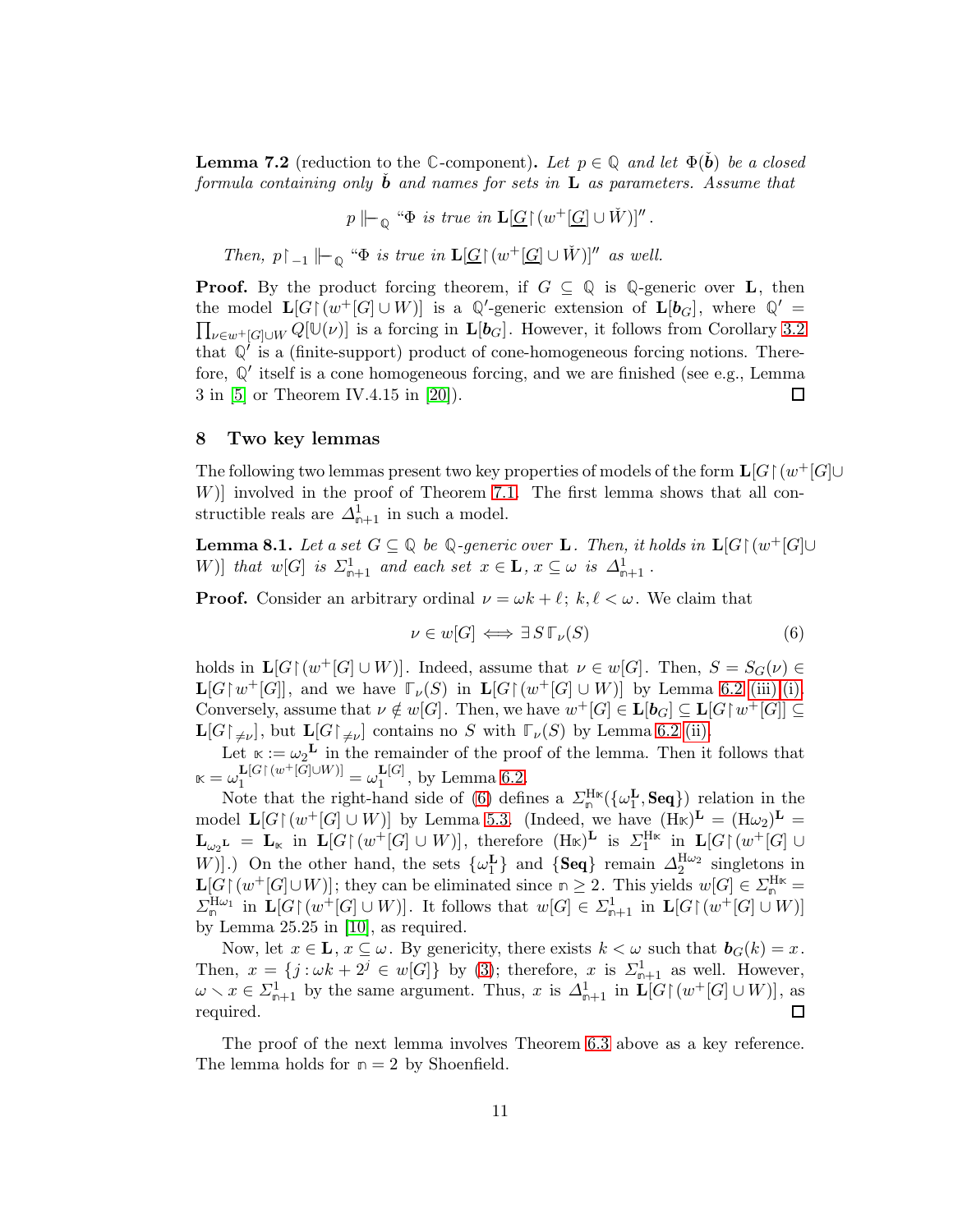<span id="page-11-3"></span>**Lemma 8.2.** Suppose that  $G \subseteq \mathbb{Q}$  is  $\mathbb{Q}$ -generic over **L**,  $m < \omega$ ,  $c \subseteq w_{\le m}[G]$ ,  $c \in$ **L**. Then, any closed  $\Sigma^1_n$  formula  $\Phi$ , with reals in  $\mathbf{L}[G \restriction (c \cup w^+_{\geq m}[G] \cup W)]$  as parameters, is simultaneously true in  $\mathbf{L}[G \restriction (c \cup w_{\geq m}^+[G] \cup W)]$  and  $\overline{in} \ \mathbf{L}[G \restriction (w^+[G] \cup W)]$ .

It follows that if  $c' \subseteq c \subseteq w_{\le m}[G]$  in  $\mathbf{L}$ , then any closed  $\Sigma_{n+1}^1$  formula  $\Psi$ , with parameters in  $\mathbf{L}[G \restriction (c' \cup w_{\geq m}^+[G] \cup W)]$ , true in  $\mathbf{L}[G \restriction (c' \cup w_{\geq m}^+[G] \cup W)]$ , is true in the model  $\mathbf{L}[G \mid (c \cup w_{\geq m}^+G] \cup W)]$  as well.

**Proof.** There is an ordinal  $\xi < \omega_2$  such that all parameters in  $\varphi$  belong to  $\mathbf{L}[G\upharpoonright Y]$ , where  $Y = c \cup w_{\geq m}^+[G] \cup X$  and  $X = [\omega^2, \xi) = {\gamma : \omega^2 \leq \gamma < \xi}.$  The set Y belongs to  $\mathbf{L}[\mathbf{b}_G]$ ; in fact,  $\mathbf{L}[Y] = \mathbf{L}[\mathbf{b}_G]$ . Therefore,  $G \upharpoonright Y$  is equi-constructible with the pair  $\langle \mathbf{b}_G, \{S_G(\nu)\}\rangle_{\nu\in Y}$ . Here,  $\mathbf{b}_G$  is a map from  $\omega$  onto  $\mathscr{P}(\omega) \cap \mathbf{L}$ . It follows that there is a real  $x_0$  with  $\mathbf{L}[G\upharpoonright Y] = \mathbf{L}[x_0]$ . Then, all parameters of  $\varphi$ belong to  $\mathbf{L}[x_0]$ .

To prepare an application of Theorem [6.3](#page-9-3) of Section [6,](#page-8-0) we put

$$
Z' = [\xi, \omega_2),
$$
  
\n
$$
Z = e \cup Z', \text{ where } e = w_{\leq m}[G] \setminus c,
$$
  
\n
$$
d = \{-1\} \cup \{\omega k + j : k \geq m \land j < \omega\} \cup X.
$$

It is easy to check that all requirements of Theorem [6.3](#page-9-3) for these sets are fulfilled. Moreover, as  $w_{\geq m}^+[G]\subseteq \{-1\} \cup \{\omega k + j : k\geq m \wedge j < \omega\}$ , we have  $Y = c \cup$  $w_{\geq m}^+[G]\cup X\subseteq d;$  hence,  $x_0\in \mathbf{L}[G\mathbf{d}]$ . Therefore, we conclude by Theorem [6.3](#page-9-3) that the formula  $\varphi$  is simultaneously true in  $\mathbf{L}[x_0, G \mid Z]$  and in  $\mathbf{L}[x_0, G \mid Z']$ . However,

$$
\mathbf{L}[x_0, G \mathord{\upharpoonright} Z'] = \mathbf{L}[G \mathord{\upharpoonright} (Y \cup Z')] = \mathbf{L}[G \mathord{\upharpoonright} (c \cup w^+_{\geq m}[G] \cup W)]
$$

 $\Box$ 

by construction, while  $\mathbf{L}[x_0, G \restriction Z] = \mathbf{L}[G \restriction (w^+[G] \cup W)],$  and we are done.

## <span id="page-11-0"></span> $9$  Finalization:  $\Sigma^1_{\mathbb{R}+1}$  case

Here, we finalize the proof of Theorems [7.1](#page-9-1) and [1.1](#page-2-0) w.r.t.  $\Sigma^1_{n+1}$  sets of integers. We generally follow the line of arguments sketched by Harrington ([Addendum A3] [\[8\]](#page-14-4)) for the  $\Sigma_3^1$  case, with suitable changes mutatis mutandis. We will fill in all details omitted in [\[8\]](#page-14-4).

Recall that a number  $n \geq 2$  is fixed by Definition [5.2.](#page-7-1) We assume that

<span id="page-11-1"></span>(\*) a set  $G \subseteq \mathbb{Q}$  is  $\mathbb{Q}$ -generic over **L**, sets  $x, y \subseteq \omega$  belong to **L**[ $G \upharpoonright (w^+[G] \cup W)$ ], and it holds in  $\mathbf{L}[G \mid (w^+[G] \cup W)]$  that  $x, y$  are disjoint  $\mathcal{L}^1_{\mathbf{n}+1}$  sets.

The goal is to prove that  $x, y$  can be separated by a set  $Z \in \mathbf{L}$  and then argue that Z is  $\Delta_{n+1}^1$  by Lemma [8.1.](#page-10-2) Recall that  $W = [\omega^2, \omega_2^{\mathbf{L}}] = {\xi : \omega^2 \leq \xi < \omega_2^{\mathbf{L}}}.$ Suppose that

<span id="page-11-2"></span>(†)  $\varphi(\cdot)$  and  $\psi(\cdot)$  are parameter-free  $\Sigma_{n+1}^1$  formulas that provide  $\Sigma_{n+1}^1$  definitions for the sets, respectively,  $x, y$  of  $(*)$ —that is,

$$
x = \{\ell < \omega : \varphi(\ell)\} \quad \text{and} \quad y = \{\ell < \omega : \psi(\ell)\}\
$$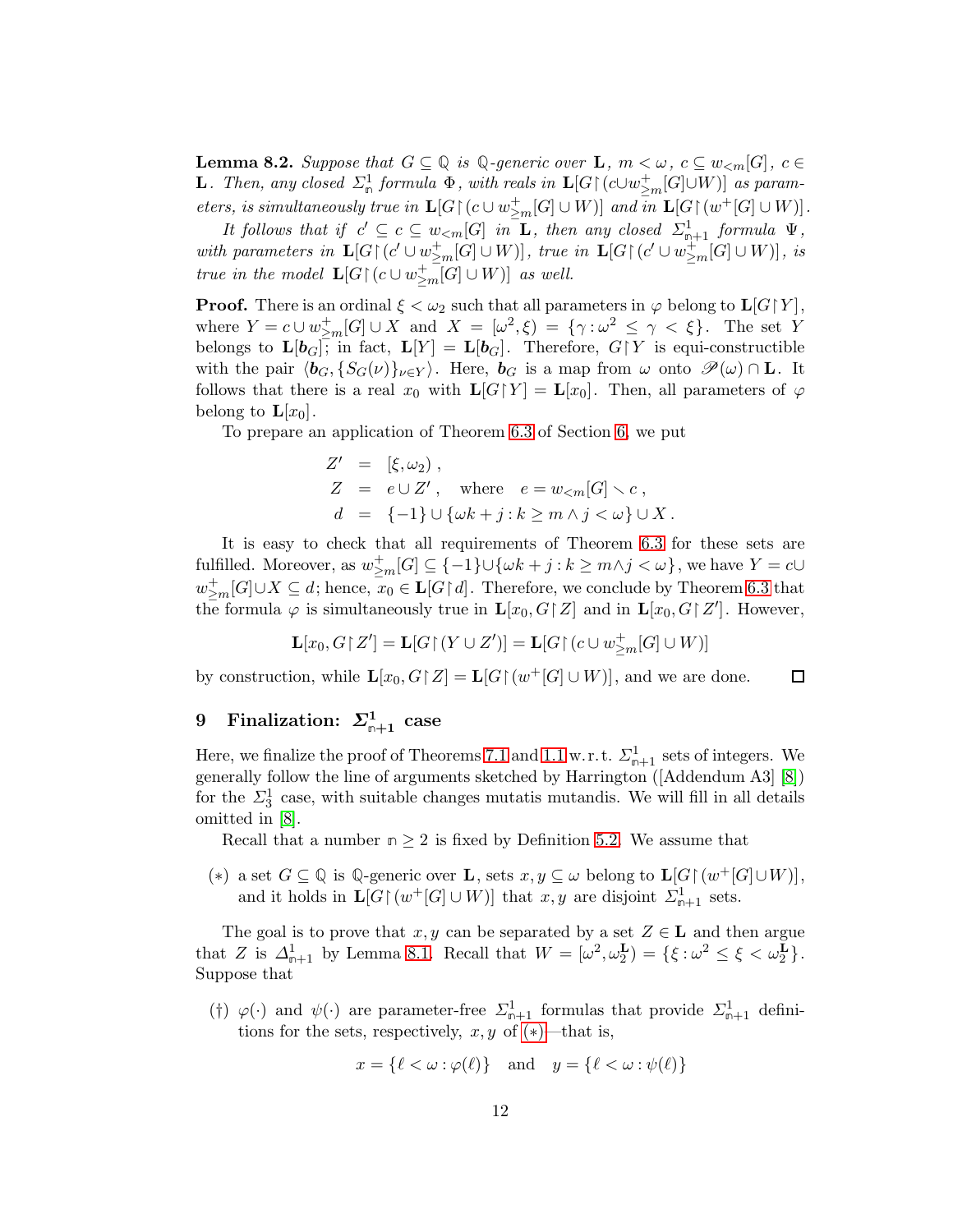in  $\mathbf{L}[G \upharpoonright (w^+[G] \cup W)]$ . The assumed implication  $\forall \ell \ (\varphi(\ell) \implies \neg \ \psi(\ell))$  (as  $x \cap y = \varnothing$ ) is forced to be true in  $\mathbf{L}[\underline{G} | (w^+[\underline{G}] \cup W)]$  by a condition  $p_0 \in G$ .

Here, <u>G</u> is the canonical  $\mathbb{Q}$ -name for the generic set  $G \subseteq \mathbb{Q}$  while  $\check{W}$  is a name for the set  $W = [\omega^2, \omega_2^{\mathbf{L}}) \in \mathbf{L}$ .

We observe that  $\forall \ell (\varphi(\ell) \Longrightarrow \neg \psi(\ell))$  is a parameter-free sentence. Therefore, it can w.l.o.g. be assumed that  $|p_0|^+ = \{-1\}$ , by Lemma [7.2.](#page-10-3) In this case, the condition  $p_0 \in \mathbb{Q}$  can be identified with its only nontrivial component  $s_0 =$  $p_0(-1) \in \mathbb{C}$ .

<span id="page-12-2"></span>**Lemma 9.1** (interpolation lemma). Under the assumptions of ([†](#page-11-2)), if  $\ell, \ell' < \omega$ , conditions  $p, p' \in \mathbb{Q}$  satisfy  $p \leq p_0$  and  $p' \leq p_0$ , and we have

$$
p \Vdash_{\mathbb{Q}} \text{``}\mathbf{L}[\underline{G} \restriction (w^+[\underline{G}] \cup \check{W})] \models \varphi(\ell) \text{''} \quad and \quad p' \Vdash_{\mathbb{Q}} \text{``}\mathbf{L}[\underline{G} \restriction (w^+[\underline{G}] \cup \check{W})] \models \psi(\ell') \text{''}.
$$
  
Then,  $\ell \neq \ell'$ .

**Proof** (sketched in [\[8,](#page-14-4) Addendum A3] for  $n = 2$ ). First of all, by Lemma [7.2,](#page-10-3) we can w.l.o.g. assume that  $|p|^+ = |p'|^+ = \{-1\}$ ; so, the components  $s = p(-1)$  and  $s' = p'(-1)$  satisfy  $s_0 \subseteq s$  and  $s_0 \subseteq s'$  in  $\mathbb{C}$ .

We w.l. o. g. assume that the tuples s, s' have the same length  $\ln s = \ln s' = m$ . (Otherwise, extend the shorted one by a sufficient number of new terms equal to  $\emptyset$ .) Define another condition  $t \in \mathbb{C}$  such that dom  $t = m$  and  $t(j) = s(j) \cup s'(j)$  for all  $j < m$ . Accordingly, define  $q \in \mathbb{Q}$  so that  $|q|^+ = \{-1\}$  and  $q(-1) = t$ . Despite that q may well be incomparable with  $p, p'$  in  $\mathbb{Q}$ , we claim that

<span id="page-12-0"></span>
$$
q \Vdash_{\mathbb{Q}} \text{``}\mathbf{L}[\underline{G} \upharpoonright (w^+[\underline{G}] \cup \check{W})] \models \varphi(\ell) \land \psi(\ell')". \tag{7}
$$

To prove the  $\varphi$ -part of [\(7\)](#page-12-0), let  $H \subseteq \mathbb{Q}$  be a set  $\mathbb{Q}$ -generic over **L**, and  $q \in H$ . Then,  $t \subset \mathbf{b}_H$ . We have to prove that  $\varphi(\ell)$  holds in  $\mathbf{L}[H \restriction (w^+[H] \cup W)]$ .

Define another generic set  $K \subseteq \mathbb{Q}$ , slightly different from H, so that

- (A)  $K(\nu) = H(\nu)$  for all  $\nu \in \mathcal{I} = \omega_2^{\mathbf{L}}$ ;
- (B)  $s \subset b_K$ ; and
- (C) if  $m \leq j < \omega$ , then  $\mathbf{b}_K(j) = \mathbf{b}_H(j)$ .

In other words, the only difference between K and H is that  $\mathbf{b}_K \upharpoonright m = s$  but  $\mathbf{b}_H \restriction m = t$ .

It follows that  $p \in K$ ; hence,  $\varphi(\ell)$  holds in  $\mathbf{L}[K \restriction (w^+[K] \cup W)]$  by the assumptions of the lemma. Now, we note that by definition,

$$
w^+[K] \cup W = w_{< m}[K] \cup w^+_{\geq m}[K] \cup W, \quad w^+[H] \cup W = w_{< m}[H] \cup w^+_{\geq m}[H] \cup W,
$$

Here, the sets  $c_H = w_{\leq m}[H]$  and  $c_K = w_{\leq m}[K]$  satisfy  $c_K \subseteq c_H$  (since  $\mathbf{b}_K(j) =$  $s(j) \subseteq t(j) = b_H(j)$  for all  $j < m$ ). In addition,  $w_{\geq m}^+[H] = w_{\geq m}^+[K]$  (since  $\mathbf{b}_K(j)\mathbf{b}_H(j)$  for all  $j \geq m$ ). To conclude,

<span id="page-12-1"></span>
$$
w^+[K] \cup W = c_K \cup w^+_{\geq m}[H] \cup W, \quad w^+[H] \cup W = c_H \cup w^+_{\geq m}[H] \cup W,\tag{8}
$$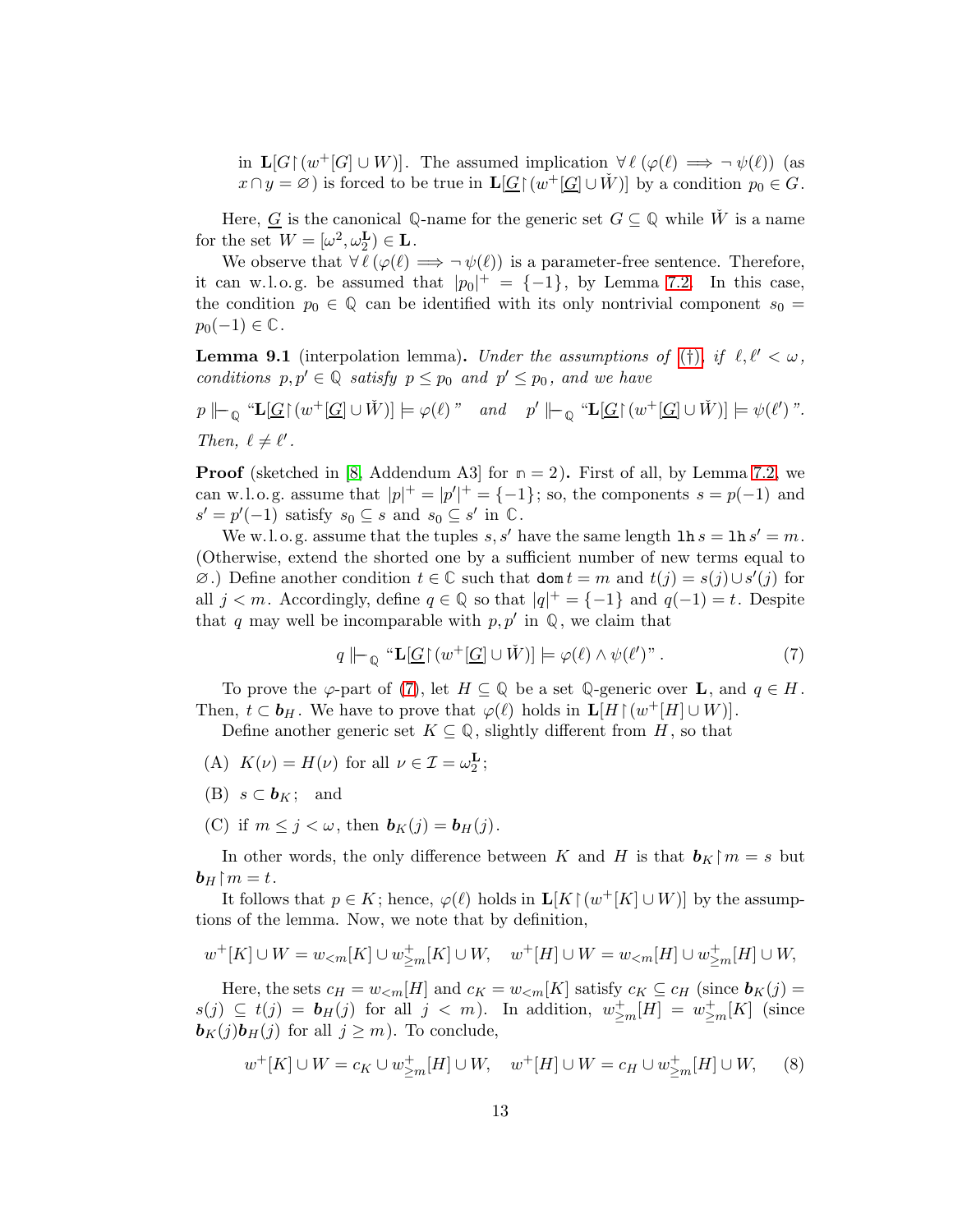and  $c_K \subseteq c_H = w_{\leq m}[H]$ . On the other hand, it follows from (A) that  $K \upharpoonright c = H \upharpoonright c$ for any  $c \subseteq \mathcal{I}$ , whereas  $\mathbf{b}_K$  and  $\mathbf{b}_H$  are recursively reducible to each other by (B),(C). Therefore,

$$
\mathbf{L}[K\!\upharpoonright\!(w^+[K]\cup W)]=\mathbf{L}[H\!\upharpoonright\!(w^+[K]\cup W)]=\mathbf{L}[H\!\upharpoonright\!(c_K\cup w^+_{\geq m}[H]\cup W)]
$$

by [\(8\)](#page-12-1). However,  $\varphi(\ell)$  holds in this model by the above. It follows by Lemma [8.2](#page-11-3) that  $\varphi(\ell)$  holds in  $\mathbf{L}[H \upharpoonright (w^+[H] \cup W)] = \mathbf{L}[c_H \cup w^+_{\geq m}[H] \cup W]$  as well. (Har-rington circumvents Lemma [8.2](#page-11-3) in [\[8\]](#page-14-4) by a reference to the Shoenfield absoluteness theorem.) We are finished.

After [\(7\)](#page-12-0) has been established, we recall that  $q \leq p_0$  in  $\mathbb{Q}$  by construction. It follows that  $\ell \neq \ell'$  by the choice of  $p_0$  [\(](#page-11-2)see (†) above). □

**Proof** (Theorems [7.1](#page-9-1) and [1.1:](#page-2-0)  $\Sigma_{n+1}^1$  case). We work under the assumptions of  $(*)$ and  $(†)$  above. Consider the following sets in  $\mathbf{L}$ :

$$
Z_x = \{ \ell < \omega : \exists p \in \mathbb{Q} \, (p \le p_0 \land p \,\|\_\mathbb{Q} \, \text{``}\mathbf{L}[\underline{G} \upharpoonright (w^+[\underline{G}] \cup \check{W})] \models \varphi(\ell) \text{''}) \};
$$
\n
$$
Z_y = \{ \ell' < \omega : \exists p' \in \mathbb{Q} \, (p' \le p_0 \land p' \,\|\_\mathbb{Q} \, \text{``}\mathbf{L}[\underline{G} \upharpoonright (w^+[\underline{G}] \cup \check{W})] \models \psi(\ell') \text{''}) \}.
$$

Note that  $Z_x \cap Z_y = \emptyset$  by Lemma [9.1.](#page-12-2) On the other hand, it is clear that  $x \subseteq Z_x$  and  $y \subseteq Z_y$  by [\(](#page-11-2)†). Thus, either of the two sets  $Z_x, Z_y \in \mathbf{L}$  separates x from  $y$ . It remains to apply Lemma [8.1.](#page-10-2)  $\Box$ 

## <span id="page-13-0"></span> $10$  Finalization:  $\Pi^1_{\mathfrak{n}+1}$  case

This will be a mild variation of the argument presented in the previous section.

**Proof** (Theorems [7.1](#page-9-1) and [1.1:](#page-2-0)  $\Pi_{\mathfrak{n}+1}^1$  case, sketch). Emulating [\(](#page-11-2)\*) and (†) above, we assume that a set  $G \subseteq \mathbb{Q}$  is  $\mathbb{Q}$ -generic over **L**, and  $x, y \subseteq \omega$  are disjoint  $\Pi_{n+1}^1$  sets in  $\mathbf{L}[G \mid (w^+[G] \cup W)]$ , defined by parameter-free  $\Pi_{n+1}^1$  formulas, respectively,  $\varphi(\cdot)$ and  $\psi(\cdot)$ . The implication  $\forall \ell (\varphi(\ell) \Longrightarrow \neg \psi(\ell))$  is forced to hold in  $\mathbf{L}[\underline{G}](w^+[\underline{G}]\cup$  $\check{W}$ ] by a condition  $p_0 \in G$  satisfying  $|p_0|^+ = \{-1\}$ . The proof of Lemma [9.1](#page-12-2) goes on for  $\prod_{n=1}^1$  formulas  $\varphi, \psi$  the same way, with the only difference that we define  $t(j) = s(j) \cap s'(j)$  for  $j < m$ . Yet, this is compatible with the application of Lemma [8.2](#page-11-3) because now,  $\varphi, \psi$  are  $\Pi_{\mathsf{n}+1}^1$  formulas.  $\Box$ 

#### 11 Conclusions and discussion

In this study, the method of almost-disjoint forcing was employed to the problem of obtaining a model of ZFC in which the Separation principle holds for lightface classes  $\Pi_{n+1}^1$  and  $\Sigma_{n+1}^1$ , for a given  $n \geq 2$ , for sets of integers. The problem of obtaining such models has been generally known since the early years of modern set theory, see, e.g., problems 3029 and 3030 in a survey [\[24\]](#page-15-8) by Mathias. Harrington [\[8,](#page-14-4) Addendum A3] claimed the existence of such models; yet, a detailed proof has never appeared.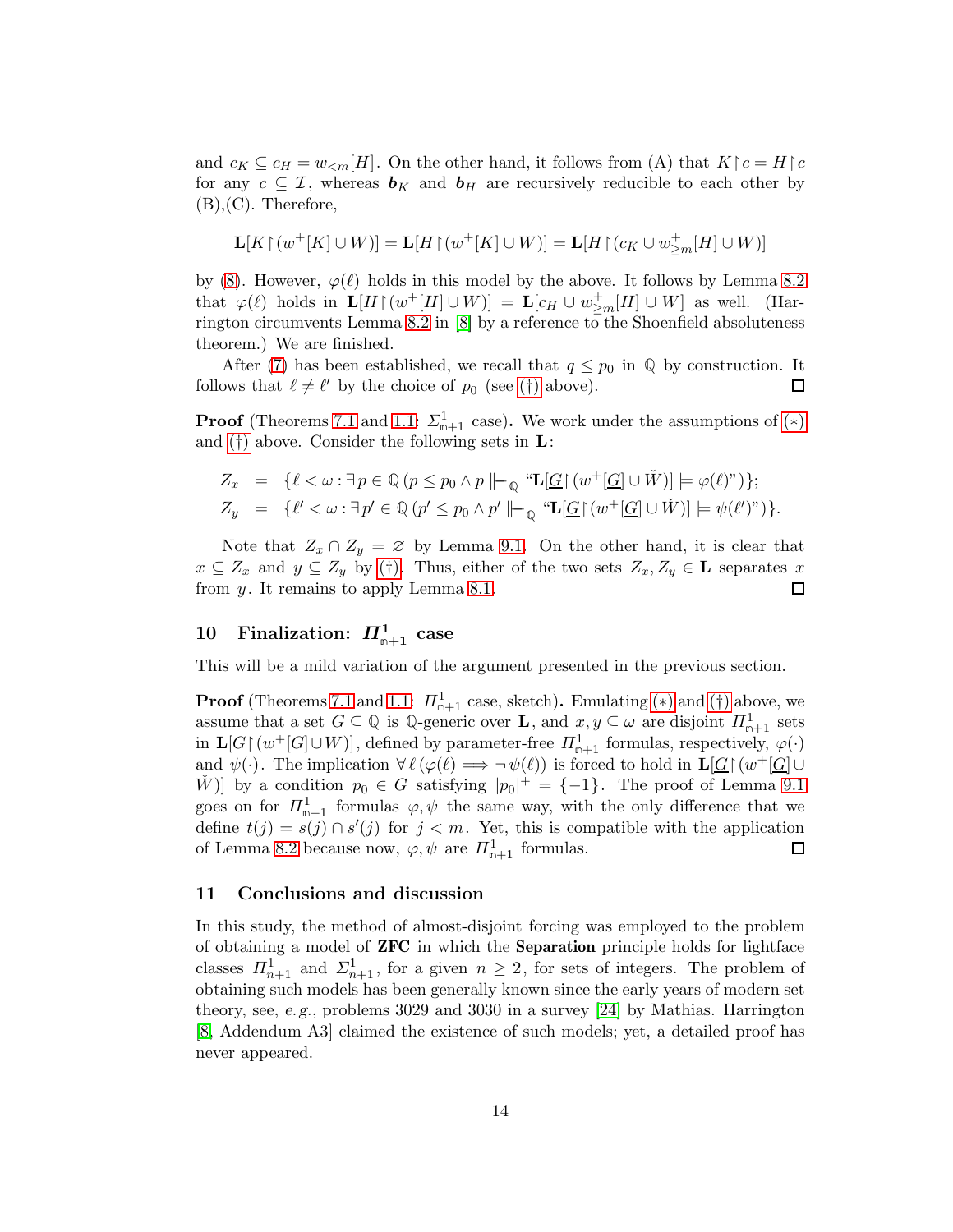From our study, it is concluded that the technique developed in our earlier paper [\[17\]](#page-15-11) solves the general case of the problem (an arbitrary  $n \geq 2$ ) by providing a generic extension of  $L$  in which the **Lightface Separation** principle holds for classes  $\Pi_{n+1}^1$  and  $\Sigma_{n+1}^1$ , for a given  $n \geq 2$ , for sets of integers, for a chosen value  $n \geq 2$ . From this result, we immediately come to the following problem:

Problem 11.1. Define a generic extension of L in which the Lightface Separation principle holds for classes  $\Pi_{n+1}^1$  and  $\Sigma_{n+1}^1$ , for all  $n \geq 2$ , for sets of integers.

The intended solution is expected to be obtained on the basis of a suitable product of the forcing notions  $\mathbb{Q}_n$ ,  $n \geq 2$ , defined in Section [6.](#page-8-0)

And we recall the following major problem.

**Problem 11.2.** Given  $n \geq 2$ , define a generic extension of **L** in which the **Separation** principle holds for the classes  $\Sigma_{n+1}^1$  and  $\Sigma_{n+1}^1$  for sets of reals.

The case of sets of reals in the **Separation** problem is more general, and obviously much more difficult, than the case sets of integers.

#### <span id="page-14-1"></span>References

- [1] J. W. Addison. Separation principles in the hierarchies of classical and effective descriptive set theory. Fundam. Math., 46:123-135, 1959.
- <span id="page-14-0"></span>[2] J. W. Addison. Some consequences of the axiom of constructibility. Fundam. Math., 46:337–357, 1959.
- <span id="page-14-2"></span>[3] J. W. Addison and Y. N. Moschovakis. Some consequences of the axiom of definable determinateness. Proc. Natl. Acad. Sci. USA, 59:708–712, 1968.
- <span id="page-14-8"></span>[4] J. Barwise, editor. Handbook of mathematical logic, volume 90 of Studies in Logic and the Foundations of Mathematics. North-Holland, Amst., 1977.
- <span id="page-14-6"></span>[5] Natasha Dobrinen and Sy-David Friedman. Homogeneous iteration and measure one covering relative to HOD. Arch. Math. Logic,  $47(7-8):711-718$ , 2008.
- <span id="page-14-5"></span>[6] Harvey Friedman. One hundred and two problems in mathematical logic. J. Symb. Log., 40:113–129, 1975.
- <span id="page-14-7"></span>[7] Victoria Gitman, Joel David Hamkins, and Thomas A. Johnstone. What is the theory ZFC without power set? Math. Log. Q., 62(4-5):391–406, 2016.
- <span id="page-14-4"></span>[8] Leo Harrington. The constructible reals can be anything. Preprint dated May 1974 with several addenda dated up to October 1975: (A1) Models where Separation principles fail, May 74; (A2) Separation without Reduction, April 75; (A3) The constructible reals can be (almost) anything, Part II, May 75. Available at <http://logic-library.berkeley.edu/catalog/detail/2135> Downloadable from <http://iitp.ru/upload/userpage/247/74harr.pdf>.
- <span id="page-14-3"></span>[9] Kai Hauser and Ralf-Dieter Schindler. Projective uniformization revisited. Ann. Pure Appl. Logic, 103(1-3):109–153, 2000.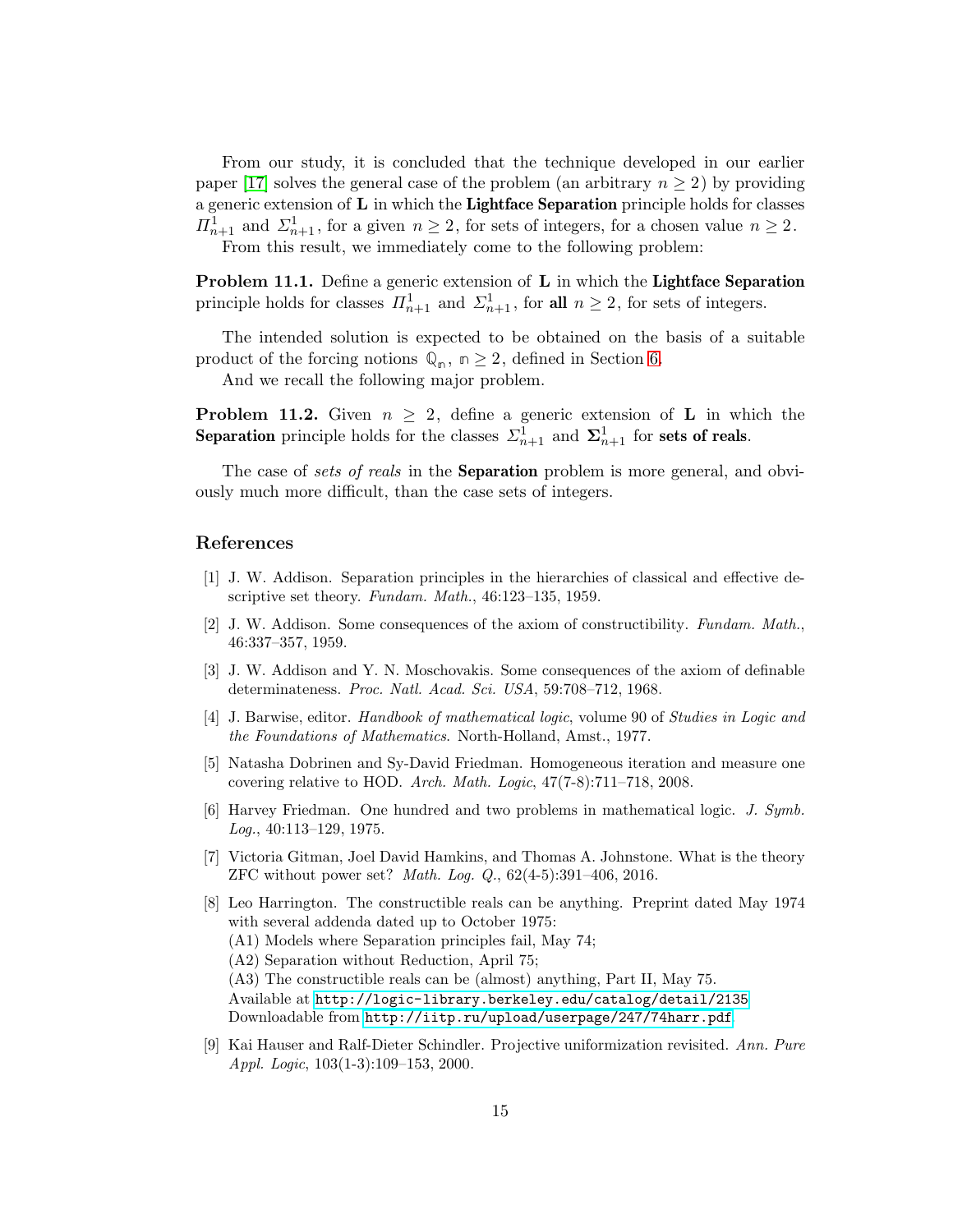- <span id="page-15-14"></span><span id="page-15-9"></span>[10] Thomas Jech. Set theory. Springer-Verlag, Berlin-Heidelberg-New York, The third millennium revised and expanded edition, 2003. Pages  $xiii + 769$ .
- [11] R. B. Jensen and R. M. Solovay. Some applications of almost disjoint sets. In Yehoshua Bar-Hillel, editor, Math. Logic Found. Set Theory, Proc. Int. Colloqu., Jerusalem 1968, volume 59 of Studies in logic and the foundations of mathematics, pages 84–104. North-Holland, Amsterdam-London, 1970.
- <span id="page-15-10"></span>[12] Vladimir Kanovei and Vassily Lyubetsky. Counterexamples to countable-section  $\Pi_2^1$ uniformization and  $\Pi_3^1$  separation. Ann. Pure Appl. Logic, 167(3):262-283, 2016.
- <span id="page-15-15"></span>[13] Vladimir Kanovei and Vassily Lyubetsky. Definable  $E_0$  classes at arbitrary projective levels. Ann. Pure Appl. Logic, 169(9):851–871, 2018.
- <span id="page-15-16"></span>[14] Vladimir Kanovei and Vassily Lyubetsky. Definable minimal collapse functions at arbitrary projective levels. J. Symb. Log.,  $84(1):266-289$ ,  $2019$ .
- <span id="page-15-17"></span>[15] Vladimir Kanovei and Vassily Lyubetsky. Non-uniformizable sets with countable crosssections on a given level of the projective hierarchy. Fundam. Math.,  $245(2):175-215$ , 2019.
- <span id="page-15-12"></span>[16] Vladimir Kanovei and Vassily Lyubetsky. On the 'definability of definable' problem of Alfred Tarski. Mathematics, 8(12), 2020. Article No 2214.
- <span id="page-15-11"></span>[17] Vladimir Kanovei and Vassily Lyubetsky. On the  $\Delta_n^1$  problem of Harvey Friedman. Mathematics, 8(9), 2020. Article No 1477.
- <span id="page-15-3"></span>[18] Vladimir Kanovei and Vassily Lyubetsky. Models of set theory in which separation theorem fails. Izvestiya: Mathematics, 85(6):1181–1219, 2021.
- <span id="page-15-13"></span><span id="page-15-2"></span>[19] Alexander S. Kechris. Classical descriptive set theory. Springer-Verlag, New York, 1995.
- [20] Kenneth Kunen. Set theory, volume 34 of Studies in Logic. College Publications, London, 2011.
- <span id="page-15-0"></span> $[21]$  N. Lusin. Leçons sur les ensembles analytiques et leurs applications. Gauthier-Villars, Paris, 1930.
- <span id="page-15-7"></span><span id="page-15-4"></span>[22] Nicolas Lusin. Sur les ensembles analytiques. Fund. Math., 10:1–95, 1927.
- [23] D. A. Martin. The axiom of determinateness and reduction principles in the analytical hierarchy. *Bull. Am. Math. Soc.*, 74:687-689, 1968.
- <span id="page-15-8"></span>[24] A. R. D. Mathias. Surrealist landscape with figures (a survey of recent results in set theory). Period. Math. Hung., 10:109–175, 1979. (The original preprint of this paper is known in typescript since 1968 under the title "A survey of recent results in set theory".).
- <span id="page-15-1"></span>[25] Yiannis N. Moschovakis. Descriptive set theory, volume 100 of Studies in Logic and the Foundations of Mathematics. North-Holland, Amsterdam, New York, Oxford, 1980. pp. XII+637.
- <span id="page-15-6"></span><span id="page-15-5"></span>[26] Pierre Novikoff. Sur les fonctions implicites mesurables B. Fundam. Math., 17:8–25, 1931.
- [27] Pierre Novikoff. Sur la séparabilité des ensembles projectifs de seconde classe. Fundam. Math., 25:459–466, 1935.